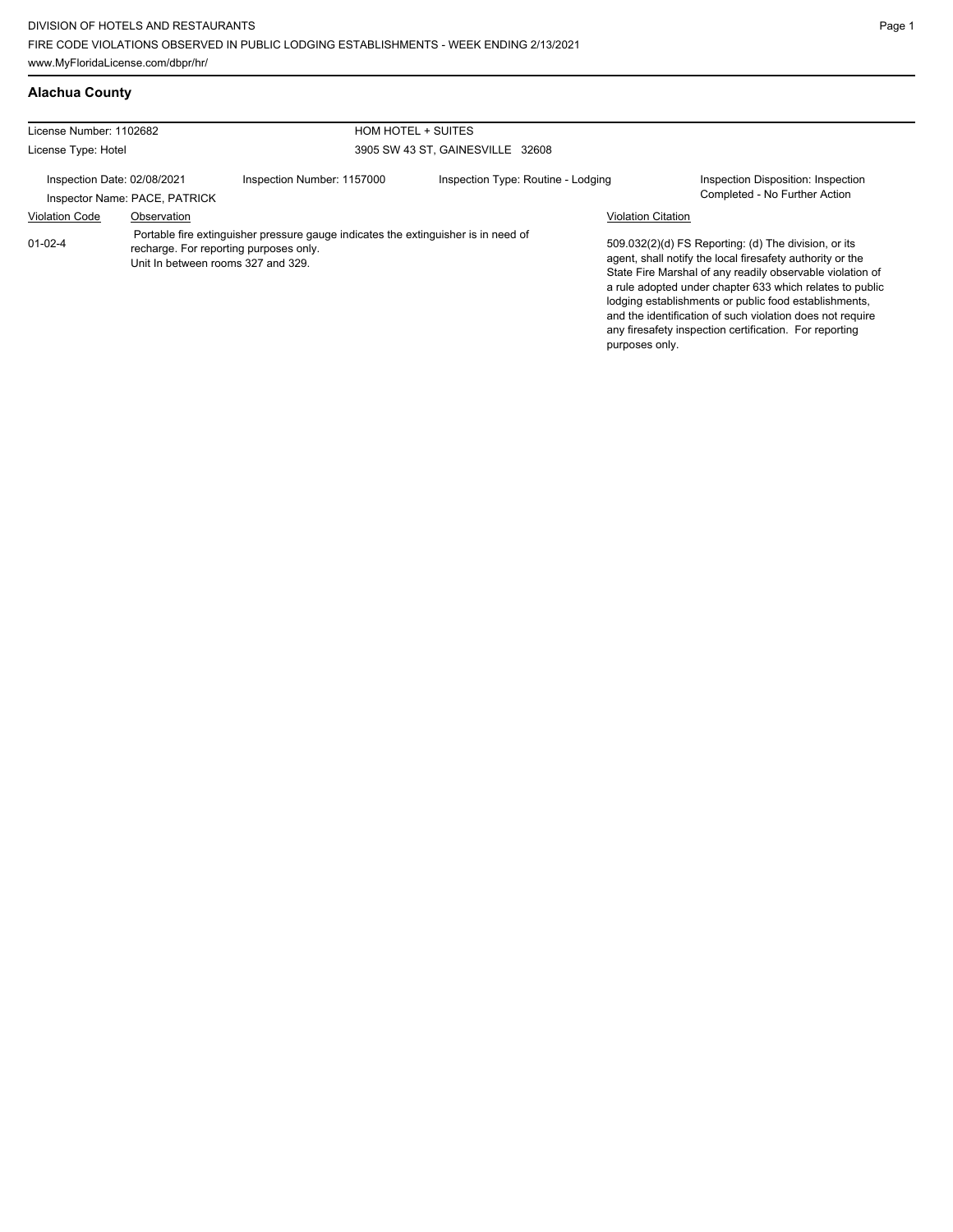# **Brevard County**

| License Number: 1505682     |                                     |                                                                                | HOMEWOOD SUITES CAPE CANAVERAL            |                           |                                                                                                                                                                                                                                                                                                                                                                                                                        |
|-----------------------------|-------------------------------------|--------------------------------------------------------------------------------|-------------------------------------------|---------------------------|------------------------------------------------------------------------------------------------------------------------------------------------------------------------------------------------------------------------------------------------------------------------------------------------------------------------------------------------------------------------------------------------------------------------|
| License Type: Hotel         |                                     |                                                                                | 9000 ASTRONAUT BLVD, CAPE CANAVERAL 32920 |                           |                                                                                                                                                                                                                                                                                                                                                                                                                        |
| Inspection Date: 02/12/2021 | Inspector Name: HICKS, GEORGE RANDY | Inspection Number: 1157261                                                     | Inspection Type: Routine - Lodging        |                           | Inspection Disposition: Inspection<br>Completed - No Further Action                                                                                                                                                                                                                                                                                                                                                    |
| <b>Violation Code</b>       | Observation                         |                                                                                |                                           | <b>Violation Citation</b> |                                                                                                                                                                                                                                                                                                                                                                                                                        |
| $04 - 01 - 4$               | purposes only.                      | Trouble/alarm light illuminated on the fire alarm control panel. For reporting |                                           | purposes only.            | 509.032(2)(d) FS Reporting: The division, or its agent,<br>shall notify the local firesafety authority or the State Fire<br>Marshal of any readily observable violation of a rule<br>adopted under chapter 633 which relates to public<br>lodging establishments or public food establishments,<br>and the identification of such violation does not require<br>any firesafety inspection certification. For reporting |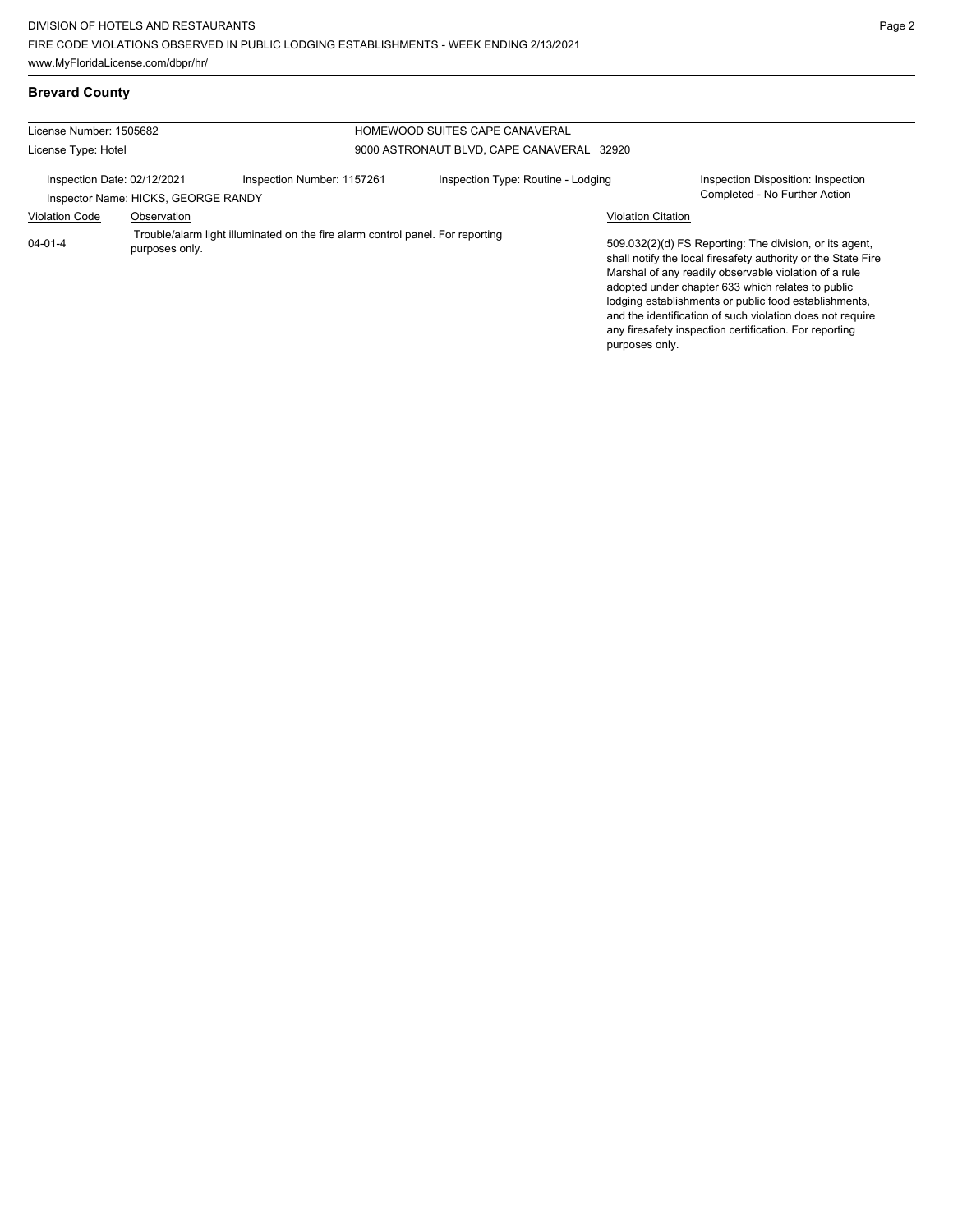## **Broward County**

| License Number: 1605482     |                                         | 113-121 SE 5 ST APTS                                                                                                                                               |                                           |                           |                                                                                                                                                                                                                                                                                                                                                                                                                            |
|-----------------------------|-----------------------------------------|--------------------------------------------------------------------------------------------------------------------------------------------------------------------|-------------------------------------------|---------------------------|----------------------------------------------------------------------------------------------------------------------------------------------------------------------------------------------------------------------------------------------------------------------------------------------------------------------------------------------------------------------------------------------------------------------------|
| License Type: Apartment     |                                         |                                                                                                                                                                    | 121 SE 5 ST, HALLANDALE 33009-6484        |                           |                                                                                                                                                                                                                                                                                                                                                                                                                            |
| Inspection Date: 02/10/2021 | Inspector Name: GANPAT, INDAR           | Inspection Number: 1508002                                                                                                                                         | Inspection Type: Routine - Lodging        |                           | Inspection Disposition: Inspection<br>Completed - No Further Action                                                                                                                                                                                                                                                                                                                                                        |
| <b>Violation Code</b>       | <b>Observation</b>                      |                                                                                                                                                                    |                                           | <b>Violation Citation</b> |                                                                                                                                                                                                                                                                                                                                                                                                                            |
| 06-03-4                     | reporting purposes only.                | Some windows blocked with hurricane shutter panels throughout property. For                                                                                        |                                           | purposes only.            | 509.032(2)(d) FS Reporting: The division, or its agent,<br>shall notify the local firesafety authority or the State Fire<br>Marshal of any readily observable violation of a rule<br>adopted under chapter 633 which relates to public<br>lodging establishments or public food establishments,<br>and the identification of such violation does not require<br>any firesafety inspection certification. For reporting     |
| License Number: 1605916     |                                         | 530 NE 20TH ST LLC                                                                                                                                                 |                                           |                           |                                                                                                                                                                                                                                                                                                                                                                                                                            |
| License Type: Apartment     |                                         |                                                                                                                                                                    | 530 NE 20TH ST, WILTON MANORS 33305       |                           |                                                                                                                                                                                                                                                                                                                                                                                                                            |
| Inspection Date: 02/08/2021 | Inspector Name: MATTIELLO-ATASSI, MARIA | Inspection Number: 1509166                                                                                                                                         | Inspection Type: Routine - Lodging        |                           | Inspection Disposition: Inspection<br>Completed - No Further Action                                                                                                                                                                                                                                                                                                                                                        |
| <b>Violation Code</b>       | <b>Observation</b>                      |                                                                                                                                                                    |                                           | <b>Violation Citation</b> |                                                                                                                                                                                                                                                                                                                                                                                                                            |
| $07 - 04 - 4$               |                                         | Electrical outlet damaged to indicate a malfunction. For reporting purposes only.<br>Exit sign at apt 9A detached from its base.                                   |                                           | purposes only.            | 509.032(2)(d) FS Reporting: (d) The division, or its<br>agent, shall notify the local firesafety authority or the<br>State Fire Marshal of any readily observable violation of<br>a rule adopted under chapter 633 which relates to public<br>lodging establishments or public food establishments,<br>and the identification of such violation does not require<br>any firesafety inspection certification. For reporting |
| License Number: 1617682     |                                         | <b>SEA VILLA</b>                                                                                                                                                   |                                           |                           |                                                                                                                                                                                                                                                                                                                                                                                                                            |
| License Type: Apartment     |                                         |                                                                                                                                                                    | 4200 ELMAR DR, LAUDERDALE-BY-THE-SE 33308 |                           |                                                                                                                                                                                                                                                                                                                                                                                                                            |
| Inspection Date: 02/10/2021 | Inspector Name: DEJONG, STEVEN          | Inspection Number: 1490628                                                                                                                                         | Inspection Type: Routine - Lodging        |                           | Inspection Disposition: Inspection<br>Completed - No Further Action                                                                                                                                                                                                                                                                                                                                                        |
| <b>Violation Code</b>       | Observation                             |                                                                                                                                                                    |                                           | <b>Violation Citation</b> |                                                                                                                                                                                                                                                                                                                                                                                                                            |
| $01 - 04 - 4$               | only.                                   | No portable fire extinguisher present on the premises. For reporting purposes                                                                                      |                                           | purposes only.            | 509.032(2)(d) FS Reporting: (d) The division, or its<br>agent, shall notify the local firesafety authority or the<br>State Fire Marshal of any readily observable violation of<br>a rule adopted under chapter 633 which relates to public<br>lodging establishments or public food establishments,<br>and the identification of such violation does not require<br>any firesafety inspection certification. For reporting |
| License Number: 1620879     |                                         |                                                                                                                                                                    | APPLE TEN FLORIDA SERVICES INC            |                           |                                                                                                                                                                                                                                                                                                                                                                                                                            |
| License Type: Hotel         |                                         |                                                                                                                                                                    | 4801 ANGLERS AVE, DANIA BEACH 33312       |                           |                                                                                                                                                                                                                                                                                                                                                                                                                            |
| Inspection Date: 02/08/2021 | Inspector Name: BARTON, GEOFFREY        | Inspection Number: 1157394                                                                                                                                         | Inspection Type: Routine - Lodging        |                           | Inspection Disposition: Inspection<br>Completed - No Further Action                                                                                                                                                                                                                                                                                                                                                        |
| <b>Violation Code</b>       | <b>Observation</b>                      |                                                                                                                                                                    |                                           | <b>Violation Citation</b> |                                                                                                                                                                                                                                                                                                                                                                                                                            |
| $04 - 01 - 4$               | purposes only.<br>been called to check. | Trouble/alarm light illuminated on the fire alarm control panel. For reporting<br>Observed trouble light flashing on Fire Control Panel. Local service has already |                                           | purposes only.            | 509.032(2)(d) FS Reporting: The division, or its agent,<br>shall notify the local firesafety authority or the State Fire<br>Marshal of any readily observable violation of a rule<br>adopted under chapter 633 which relates to public<br>lodging establishments or public food establishments,<br>and the identification of such violation does not require<br>any firesafety inspection certification. For reporting     |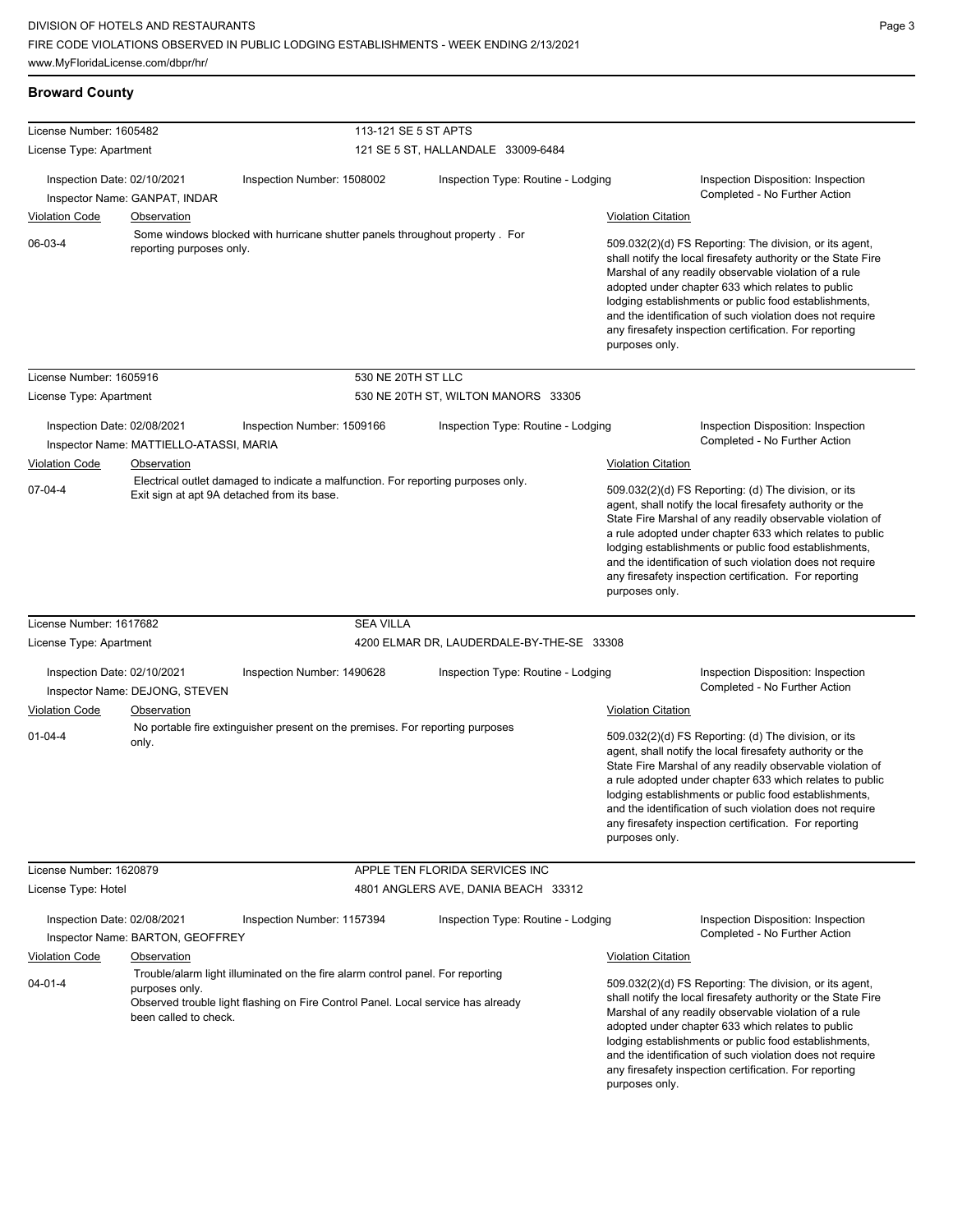| <b>Dade County</b> |  |
|--------------------|--|
|--------------------|--|

| License Number: 2315588     |                                | PECON LLC                                                                                                                                                              |                                    |                                                                                                                                                                                                                                                                                                                                                                                                                                              |                                                                                                                                                                                                                                                                                                                                                                                                                            |
|-----------------------------|--------------------------------|------------------------------------------------------------------------------------------------------------------------------------------------------------------------|------------------------------------|----------------------------------------------------------------------------------------------------------------------------------------------------------------------------------------------------------------------------------------------------------------------------------------------------------------------------------------------------------------------------------------------------------------------------------------------|----------------------------------------------------------------------------------------------------------------------------------------------------------------------------------------------------------------------------------------------------------------------------------------------------------------------------------------------------------------------------------------------------------------------------|
| License Type: Apartment     |                                | 1141 W 28 ST, HIALEAH 33010                                                                                                                                            |                                    |                                                                                                                                                                                                                                                                                                                                                                                                                                              |                                                                                                                                                                                                                                                                                                                                                                                                                            |
| Inspection Date: 02/10/2021 |                                | Inspection Number: 1495629                                                                                                                                             | Inspection Type: Routine - Lodging |                                                                                                                                                                                                                                                                                                                                                                                                                                              | Inspection Disposition: Warning                                                                                                                                                                                                                                                                                                                                                                                            |
|                             | Inspector Name: PRIETO, EDGAR  |                                                                                                                                                                        |                                    |                                                                                                                                                                                                                                                                                                                                                                                                                                              | Issued                                                                                                                                                                                                                                                                                                                                                                                                                     |
| <b>Violation Code</b>       | <b>Observation</b>             |                                                                                                                                                                        |                                    | <b>Violation Citation</b>                                                                                                                                                                                                                                                                                                                                                                                                                    |                                                                                                                                                                                                                                                                                                                                                                                                                            |
| $01 - 06 - 4$               |                                | Portable fire extinguisher locked in a box with no means of access to the fire<br>extinguisher. For reporting purposes only. Observed in front of the apartment #6.    |                                    | 509.032(2)(d) FS Reporting: (d) The division, or its<br>agent, shall notify the local firesafety authority or the<br>State Fire Marshal of any readily observable violation of<br>a rule adopted under chapter 633 which relates to public<br>lodging establishments or public food establishments,<br>and the identification of such violation does not require<br>any firesafety inspection certification. For reporting<br>purposes only. |                                                                                                                                                                                                                                                                                                                                                                                                                            |
| License Number: 2316674     |                                | ALDOMGI GROUP LLC                                                                                                                                                      |                                    |                                                                                                                                                                                                                                                                                                                                                                                                                                              |                                                                                                                                                                                                                                                                                                                                                                                                                            |
| License Type: Apartment     |                                |                                                                                                                                                                        | 1171 W 28 ST, HIALEAH 33010        |                                                                                                                                                                                                                                                                                                                                                                                                                                              |                                                                                                                                                                                                                                                                                                                                                                                                                            |
| Inspection Date: 02/10/2021 | Inspector Name: PRIETO, EDGAR  | Inspection Number: 1490850                                                                                                                                             | Inspection Type: Routine - Lodging |                                                                                                                                                                                                                                                                                                                                                                                                                                              | Inspection Disposition: Administrative<br>complaint recommended                                                                                                                                                                                                                                                                                                                                                            |
| <b>Violation Code</b>       | Observation                    |                                                                                                                                                                        |                                    | <b>Violation Citation</b>                                                                                                                                                                                                                                                                                                                                                                                                                    |                                                                                                                                                                                                                                                                                                                                                                                                                            |
| $01-02-4$                   | Violation**                    | Portable fire extinguisher pressure gauge indicates the extinguisher is in need of<br>recharge. For reporting purposes only. Between apartment #1 and #2. **Repeat     |                                    | purposes only.                                                                                                                                                                                                                                                                                                                                                                                                                               | 509.032(2)(d) FS Reporting: (d) The division, or its<br>agent, shall notify the local firesafety authority or the<br>State Fire Marshal of any readily observable violation of<br>a rule adopted under chapter 633 which relates to public<br>lodging establishments or public food establishments,<br>and the identification of such violation does not require<br>any firesafety inspection certification. For reporting |
| License Number: 2301627     |                                | <b>JIMENEZ APARTMENTS</b>                                                                                                                                              |                                    |                                                                                                                                                                                                                                                                                                                                                                                                                                              |                                                                                                                                                                                                                                                                                                                                                                                                                            |
| License Type: Apartment     |                                | 1753 NW 18 TER, MIAMI 33125                                                                                                                                            |                                    |                                                                                                                                                                                                                                                                                                                                                                                                                                              |                                                                                                                                                                                                                                                                                                                                                                                                                            |
| Inspection Date: 02/09/2021 | Inspector Name: GONZALEZ, ERIK | Inspection Number: 1504231                                                                                                                                             | Inspection Type: Routine - Lodging |                                                                                                                                                                                                                                                                                                                                                                                                                                              | <b>Inspection Disposition: Administrative</b><br>complaint recommended                                                                                                                                                                                                                                                                                                                                                     |
| <b>Violation Code</b>       | Observation                    |                                                                                                                                                                        |                                    | <b>Violation Citation</b>                                                                                                                                                                                                                                                                                                                                                                                                                    |                                                                                                                                                                                                                                                                                                                                                                                                                            |
| $01-02-4$                   | second floor.                  | Portable fire extinguisher pressure gauge indicates the extinguisher is in need of<br>recharge. For reporting purposes only. Observed extinguisher in recharge zone on |                                    | purposes only.                                                                                                                                                                                                                                                                                                                                                                                                                               | 509.032(2)(d) FS Reporting: (d) The division, or its<br>agent, shall notify the local firesafety authority or the<br>State Fire Marshal of any readily observable violation of<br>a rule adopted under chapter 633 which relates to public<br>lodging establishments or public food establishments,<br>and the identification of such violation does not require<br>any firesafety inspection certification. For reporting |
| $04 - 01 - 4$               |                                | Trouble/alarm light illuminated on the fire alarm control panel. For reporting<br>purposes only. Observed on first floor. **Repeat Violation**                         |                                    | purposes only.                                                                                                                                                                                                                                                                                                                                                                                                                               | 509.032(2)(d) FS Reporting: The division, or its agent,<br>shall notify the local firesafety authority or the State Fire<br>Marshal of any readily observable violation of a rule<br>adopted under chapter 633 which relates to public<br>lodging establishments or public food establishments,<br>and the identification of such violation does not require<br>any firesafety inspection certification. For reporting     |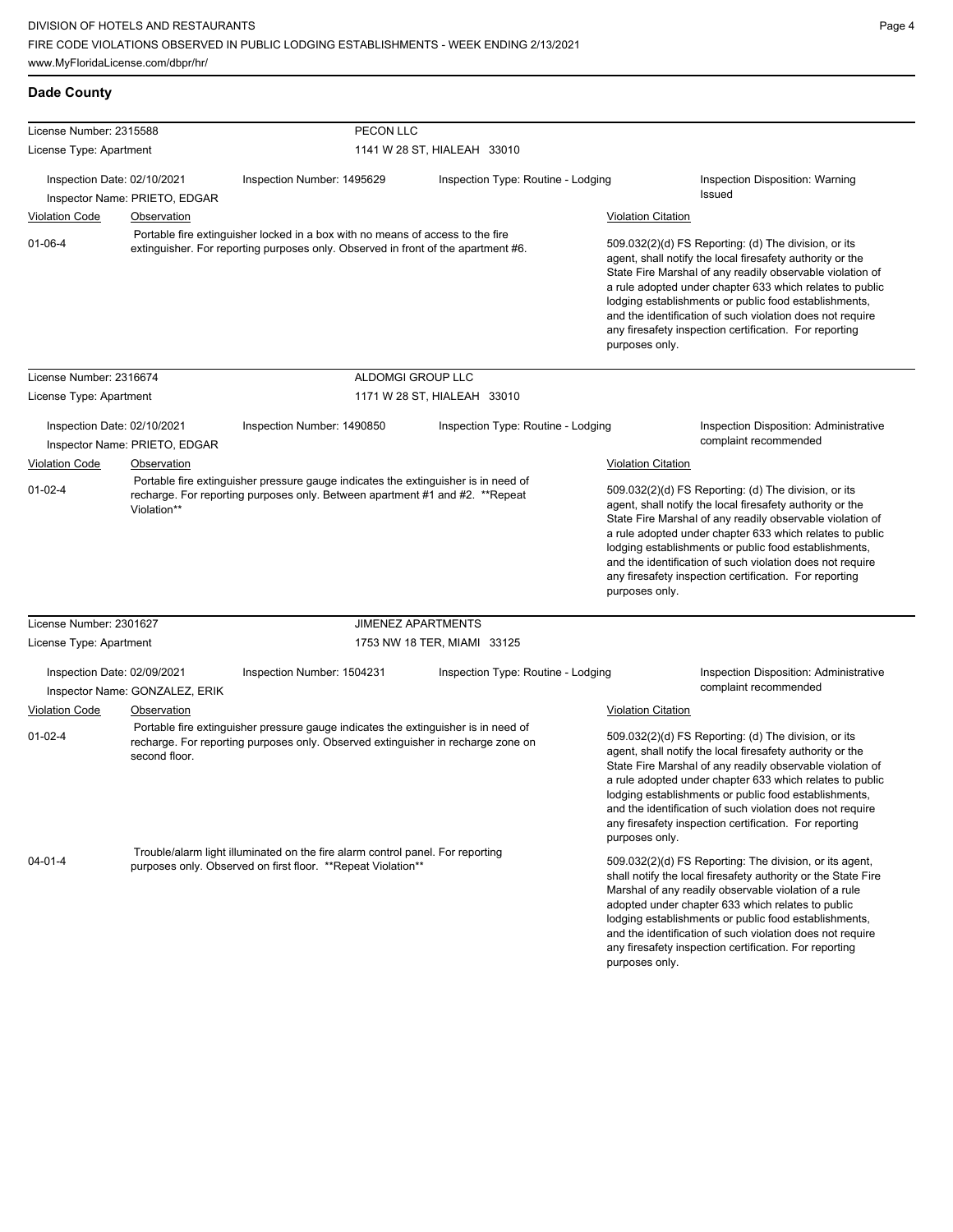| License Number: 2303284     |                                                  | 1523 BUILDING                                                                                                                                                                |                                                  |                           |                                                                                                                                                                                                                                                                                                                                                                                                                                                                                                                                                                                                                                                                                                 |
|-----------------------------|--------------------------------------------------|------------------------------------------------------------------------------------------------------------------------------------------------------------------------------|--------------------------------------------------|---------------------------|-------------------------------------------------------------------------------------------------------------------------------------------------------------------------------------------------------------------------------------------------------------------------------------------------------------------------------------------------------------------------------------------------------------------------------------------------------------------------------------------------------------------------------------------------------------------------------------------------------------------------------------------------------------------------------------------------|
| License Type: Apartment     |                                                  |                                                                                                                                                                              | 1523 NW 16 AVE, MIAMI 33125                      |                           |                                                                                                                                                                                                                                                                                                                                                                                                                                                                                                                                                                                                                                                                                                 |
| Inspection Date: 02/09/2021 | Inspector Name: LEIDECKER, EDILMA                | Inspection Number: 1506111                                                                                                                                                   | Inspection Type: Routine - Lodging               |                           | Inspection Disposition: Warning<br>Issued                                                                                                                                                                                                                                                                                                                                                                                                                                                                                                                                                                                                                                                       |
| <b>Violation Code</b>       | Observation                                      |                                                                                                                                                                              |                                                  | <b>Violation Citation</b> |                                                                                                                                                                                                                                                                                                                                                                                                                                                                                                                                                                                                                                                                                                 |
| $01 - 06 - 4$               |                                                  | Portable fire extinguisher locked in a box with no means of access to the fire<br>extinguisher. For reporting purposes only. One located next to unit 2.                     |                                                  | purposes only.            | 509.032(2)(d) FS Reporting: (d) The division, or its<br>agent, shall notify the local firesafety authority or the<br>State Fire Marshal of any readily observable violation of<br>a rule adopted under chapter 633 which relates to public<br>lodging establishments or public food establishments,<br>and the identification of such violation does not require<br>any firesafety inspection certification. For reporting                                                                                                                                                                                                                                                                      |
| License Number: 2328082     |                                                  | DE ARMAS APARTMENT                                                                                                                                                           |                                                  |                           |                                                                                                                                                                                                                                                                                                                                                                                                                                                                                                                                                                                                                                                                                                 |
| License Type: Apartment     |                                                  |                                                                                                                                                                              | 831 NW 3 ST, MIAMI 33128                         |                           |                                                                                                                                                                                                                                                                                                                                                                                                                                                                                                                                                                                                                                                                                                 |
| Inspection Date: 02/09/2021 | Inspector Name: HENLEY, LATONYA                  | Inspection Number: 1490427                                                                                                                                                   | Inspection Type: Routine - Lodging               |                           | Inspection Disposition: Warning<br><b>Issued</b>                                                                                                                                                                                                                                                                                                                                                                                                                                                                                                                                                                                                                                                |
| <b>Violation Code</b>       | Observation                                      |                                                                                                                                                                              |                                                  | <b>Violation Citation</b> |                                                                                                                                                                                                                                                                                                                                                                                                                                                                                                                                                                                                                                                                                                 |
| $01 - 02 - 4$               |                                                  | Portable fire extinguisher pressure gauge indicates the extinguisher is in need of<br>recharge. For reporting purposes only. By door 2.                                      |                                                  | purposes only.            | 509.032(2)(d) FS Reporting: (d) The division, or its<br>agent, shall notify the local firesafety authority or the<br>State Fire Marshal of any readily observable violation of<br>a rule adopted under chapter 633 which relates to public<br>lodging establishments or public food establishments,<br>and the identification of such violation does not require<br>any firesafety inspection certification. For reporting                                                                                                                                                                                                                                                                      |
| License Number: 2329470     |                                                  | <b>INDIGO</b>                                                                                                                                                                |                                                  |                           |                                                                                                                                                                                                                                                                                                                                                                                                                                                                                                                                                                                                                                                                                                 |
| License Type: Hotel         |                                                  |                                                                                                                                                                              | 145 SW 11 ST, MIAMI 33130                        |                           |                                                                                                                                                                                                                                                                                                                                                                                                                                                                                                                                                                                                                                                                                                 |
| Inspection Date: 02/12/2021 | Inspector Name: CABANAS, NATALIE                 | Inspection Number: 1158641                                                                                                                                                   | Inspection Type: Lodging-Licensing<br>Inspection |                           | Inspection Disposition: Inspection<br>Completed - No Further Action                                                                                                                                                                                                                                                                                                                                                                                                                                                                                                                                                                                                                             |
| <b>Violation Code</b>       | Observation                                      |                                                                                                                                                                              |                                                  | <b>Violation Citation</b> |                                                                                                                                                                                                                                                                                                                                                                                                                                                                                                                                                                                                                                                                                                 |
| 08-03-4                     | purposes only.<br>is in process to get certified | No boiler certificate or insurance inspector's boiler report available. For reporting<br>Observed two boilers with 700,000 btu, No boiler certificate provided establishment |                                                  |                           | 61C-1.004(10) FAC and 509.032(2)(d) FS Reporting:<br>61C-1.004(10) The insurance inpector's boiler report is<br>required annually for power boilers and high<br>pressure/high temperature boilers and biannually for low<br>pressure steam or vapor heating boilers. 509.032(2)(d)<br>The division, or its agent, shall notify the local firesafety<br>authority or the State Fire Marshal of any readily<br>observable violation of a rule adopted under chapter 633<br>which relates to public lodging establishments or public<br>food establishments, and the identification of such<br>violation does not require any firesafety inspection<br>certification. For reporting purposes only. |
| License Number: 2330539     |                                                  | <b>SMART CORNER LLC</b>                                                                                                                                                      |                                                  |                           |                                                                                                                                                                                                                                                                                                                                                                                                                                                                                                                                                                                                                                                                                                 |
| License Type: Apartment     |                                                  |                                                                                                                                                                              | 267 SW 9 ST, MIAMI 33130                         |                           |                                                                                                                                                                                                                                                                                                                                                                                                                                                                                                                                                                                                                                                                                                 |
| Inspection Date: 02/12/2021 | Inspector Name: CABANAS, NATALIE                 | Inspection Number: 1511011                                                                                                                                                   | Inspection Type: Lodging-Licensing<br>Inspection |                           | Inspection Disposition: Inspection<br>Completed - No Further Action                                                                                                                                                                                                                                                                                                                                                                                                                                                                                                                                                                                                                             |
| <b>Violation Code</b>       | Observation                                      |                                                                                                                                                                              |                                                  | <b>Violation Citation</b> |                                                                                                                                                                                                                                                                                                                                                                                                                                                                                                                                                                                                                                                                                                 |
| $01 - 06 - 4$               | floor.                                           | Portable fire extinguisher locked in a box with no means of access to the fire<br>extinguisher. For reporting purposes only. Observed at fire extinguisher on second         |                                                  | purposes only.            | 509.032(2)(d) FS Reporting: (d) The division, or its<br>agent, shall notify the local firesafety authority or the<br>State Fire Marshal of any readily observable violation of<br>a rule adopted under chapter 633 which relates to public<br>lodging establishments or public food establishments,<br>and the identification of such violation does not require<br>any firesafety inspection certification. For reporting                                                                                                                                                                                                                                                                      |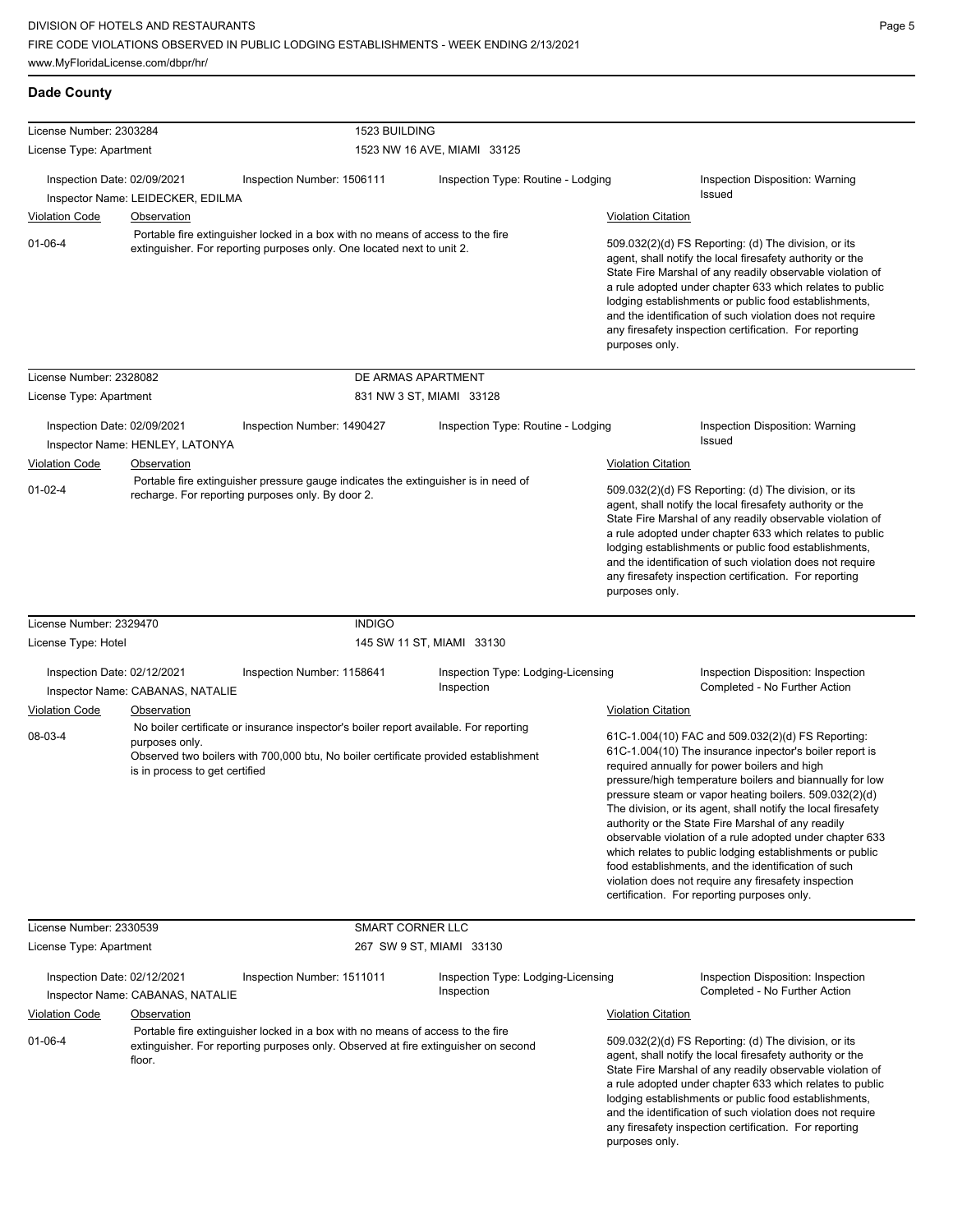| License Number: 2324851                                                      |                                 | YVE HOTEL MIAMI                                                                                                                                                                                                         |                                    |                                                                                                                                                                                                                                                                                                                                                                                                                                              |                                                                                                                                                                                                                                                                                                                                                                                                                                                                                                                                                                                                                                                                                                 |  |
|------------------------------------------------------------------------------|---------------------------------|-------------------------------------------------------------------------------------------------------------------------------------------------------------------------------------------------------------------------|------------------------------------|----------------------------------------------------------------------------------------------------------------------------------------------------------------------------------------------------------------------------------------------------------------------------------------------------------------------------------------------------------------------------------------------------------------------------------------------|-------------------------------------------------------------------------------------------------------------------------------------------------------------------------------------------------------------------------------------------------------------------------------------------------------------------------------------------------------------------------------------------------------------------------------------------------------------------------------------------------------------------------------------------------------------------------------------------------------------------------------------------------------------------------------------------------|--|
| License Type: Hotel                                                          |                                 |                                                                                                                                                                                                                         | 146 BISCAYNE BLVD, MIAMI 33132     |                                                                                                                                                                                                                                                                                                                                                                                                                                              |                                                                                                                                                                                                                                                                                                                                                                                                                                                                                                                                                                                                                                                                                                 |  |
|                                                                              |                                 |                                                                                                                                                                                                                         |                                    |                                                                                                                                                                                                                                                                                                                                                                                                                                              |                                                                                                                                                                                                                                                                                                                                                                                                                                                                                                                                                                                                                                                                                                 |  |
| Inspection Date: 02/11/2021                                                  | Inspector Name: PAGAN, VICTOR   | Inspection Number: 1156860                                                                                                                                                                                              | Inspection Type: Routine - Lodging |                                                                                                                                                                                                                                                                                                                                                                                                                                              | Inspection Disposition: Warning<br><b>Issued</b>                                                                                                                                                                                                                                                                                                                                                                                                                                                                                                                                                                                                                                                |  |
| <b>Violation Code</b>                                                        | <b>Observation</b>              |                                                                                                                                                                                                                         |                                    | <b>Violation Citation</b>                                                                                                                                                                                                                                                                                                                                                                                                                    |                                                                                                                                                                                                                                                                                                                                                                                                                                                                                                                                                                                                                                                                                                 |  |
| $08 - 01 - 4$                                                                | **Repeat Violation**            | Boiler certificate or insurance inspector's boiler report expired. For reporting<br>purposes only. Observed boiler certification expired, 094175/094176 exp 5/8/20                                                      |                                    |                                                                                                                                                                                                                                                                                                                                                                                                                                              | 61C-1.004(10) FAC and 509.032(2)(d) FS Reporting:<br>61C-1.004(10) The insurance inpector's boiler report is<br>required annually for power boilers and high<br>pressure/high temperature boilers and biannually for low<br>pressure steam or vapor heating boilers. 509.032(2)(d)<br>The division, or its agent, shall notify the local firesafety<br>authority or the State Fire Marshal of any readily<br>observable violation of a rule adopted under chapter 633<br>which relates to public lodging establishments or public<br>food establishments, and the identification of such<br>violation does not require any firesafety inspection<br>certification. For reporting purposes only. |  |
| License Number: 2317578                                                      |                                 |                                                                                                                                                                                                                         | SEVENTH STREET PARTNERS            |                                                                                                                                                                                                                                                                                                                                                                                                                                              |                                                                                                                                                                                                                                                                                                                                                                                                                                                                                                                                                                                                                                                                                                 |  |
| License Type: Apartment                                                      |                                 |                                                                                                                                                                                                                         | 467 NW 8 ST, MIAMI 33136           |                                                                                                                                                                                                                                                                                                                                                                                                                                              |                                                                                                                                                                                                                                                                                                                                                                                                                                                                                                                                                                                                                                                                                                 |  |
| Inspection Date: 02/12/2021                                                  | Inspector Name: HENLEY, LATONYA | Inspection Number: 1500881                                                                                                                                                                                              | Inspection Type: Routine - Lodging |                                                                                                                                                                                                                                                                                                                                                                                                                                              | Inspection Disposition: Warning<br>Issued                                                                                                                                                                                                                                                                                                                                                                                                                                                                                                                                                                                                                                                       |  |
| <b>Violation Code</b>                                                        | <b>Observation</b>              | Portable fire extinguisher locked in a box with no means of access to the fire                                                                                                                                          |                                    | <b>Violation Citation</b>                                                                                                                                                                                                                                                                                                                                                                                                                    |                                                                                                                                                                                                                                                                                                                                                                                                                                                                                                                                                                                                                                                                                                 |  |
| $01 - 06 - 4$<br>extinguisher. For reporting purposes only. By apartment 12. |                                 |                                                                                                                                                                                                                         |                                    | 509.032(2)(d) FS Reporting: (d) The division, or its<br>agent, shall notify the local firesafety authority or the<br>State Fire Marshal of any readily observable violation of<br>a rule adopted under chapter 633 which relates to public<br>lodging establishments or public food establishments,<br>and the identification of such violation does not require<br>any firesafety inspection certification. For reporting<br>purposes only. |                                                                                                                                                                                                                                                                                                                                                                                                                                                                                                                                                                                                                                                                                                 |  |
| License Number: 2325729                                                      |                                 | SPRING GARDEN 24                                                                                                                                                                                                        |                                    |                                                                                                                                                                                                                                                                                                                                                                                                                                              |                                                                                                                                                                                                                                                                                                                                                                                                                                                                                                                                                                                                                                                                                                 |  |
| License Type: Apartment                                                      |                                 |                                                                                                                                                                                                                         | 1040 SPRING GARDEN RD, MIAMI 33136 |                                                                                                                                                                                                                                                                                                                                                                                                                                              |                                                                                                                                                                                                                                                                                                                                                                                                                                                                                                                                                                                                                                                                                                 |  |
| Inspection Date: 02/09/2021                                                  | Inspector Name: HENLEY, LATONYA | Inspection Number: 1504272                                                                                                                                                                                              | Inspection Type: Routine - Lodging |                                                                                                                                                                                                                                                                                                                                                                                                                                              | Inspection Disposition: Warning<br>Issued                                                                                                                                                                                                                                                                                                                                                                                                                                                                                                                                                                                                                                                       |  |
| <b>Violation Code</b>                                                        | Observation                     |                                                                                                                                                                                                                         |                                    | <b>Violation Citation</b>                                                                                                                                                                                                                                                                                                                                                                                                                    |                                                                                                                                                                                                                                                                                                                                                                                                                                                                                                                                                                                                                                                                                                 |  |
| $01 - 02 - 4$                                                                |                                 | Portable fire extinguisher pressure gauge indicates the extinguisher is in need of<br>recharge. For reporting purposes only. By unit 311.                                                                               |                                    | purposes only.                                                                                                                                                                                                                                                                                                                                                                                                                               | 509.032(2)(d) FS Reporting: (d) The division, or its<br>agent, shall notify the local firesafety authority or the<br>State Fire Marshal of any readily observable violation of<br>a rule adopted under chapter 633 which relates to public<br>lodging establishments or public food establishments,<br>and the identification of such violation does not require<br>any firesafety inspection certification. For reporting                                                                                                                                                                                                                                                                      |  |
| $01 - 03 - 4$                                                                |                                 | Portable fire extinguisher missing from it's designated location (sign present<br>indicating designated location). For reporting purposes only. Both extinguisher on<br>second floor missing. By apartment 411 and 311. |                                    | purposes only.                                                                                                                                                                                                                                                                                                                                                                                                                               | 509.032(2)(d) FS Reporting: (d) The division, or its<br>agent, shall notify the local firesafety authority or the<br>State Fire Marshal of any readily observable violation of<br>a rule adopted under chapter 633 which relates to public<br>lodging establishments or public food establishments,<br>and the identification of such violation does not require<br>any firesafety inspection certification. For reporting                                                                                                                                                                                                                                                                      |  |
| $07 - 01 - 4$                                                                | by unit $211$ .                 | Damaged electrical wire(s). For reporting purposes only. Light on the second floor                                                                                                                                      |                                    | purposes only.                                                                                                                                                                                                                                                                                                                                                                                                                               | 509.032(2)(d) FS Reporting: (d) The division, or its<br>agent, shall notify the local firesafety authority or the<br>State Fire Marshal of any readily observable violation of<br>a rule adopted under chapter 633 which relates to public<br>lodging establishments or public food establishments,<br>and the identification of such violation does not require<br>any firesafety inspection certification. For reporting                                                                                                                                                                                                                                                                      |  |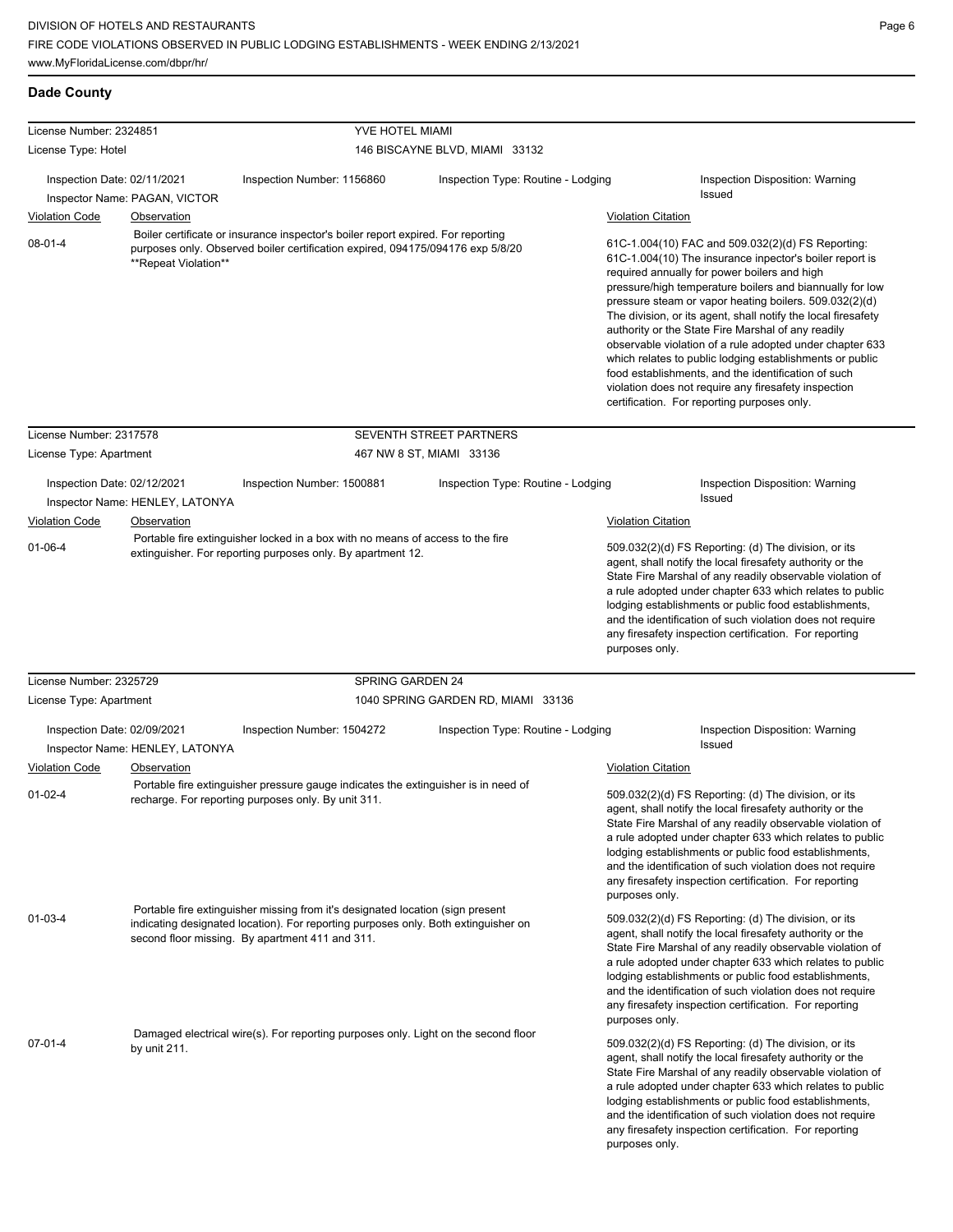| License Number: 2329861                              |                                                  |                                                                                                                                                       |                                     |                                             |                                                                                                                                                                                                                                                                                                                                                                                                                            |
|------------------------------------------------------|--------------------------------------------------|-------------------------------------------------------------------------------------------------------------------------------------------------------|-------------------------------------|---------------------------------------------|----------------------------------------------------------------------------------------------------------------------------------------------------------------------------------------------------------------------------------------------------------------------------------------------------------------------------------------------------------------------------------------------------------------------------|
| License Type: Apartment                              |                                                  |                                                                                                                                                       | 700 NE 86 ST, MIAMI 33138           |                                             |                                                                                                                                                                                                                                                                                                                                                                                                                            |
| Inspection Date: 02/12/2021<br><b>Violation Code</b> | Inspector Name: SEYBA, JAMES                     | Inspection Number: 1508676                                                                                                                            | Inspection Type: Routine - Lodging  | <b>Violation Citation</b>                   | Inspection Disposition: Inspection<br>Completed - No Further Action                                                                                                                                                                                                                                                                                                                                                        |
| $01 - 06 - 4$                                        | <b>Observation</b>                               | Portable fire extinguisher locked in a box with no means of access to the fire<br>extinguisher. For reporting purposes only. By unit 109.             |                                     | purposes only.                              | 509.032(2)(d) FS Reporting: (d) The division, or its<br>agent, shall notify the local firesafety authority or the<br>State Fire Marshal of any readily observable violation of<br>a rule adopted under chapter 633 which relates to public<br>lodging establishments or public food establishments,<br>and the identification of such violation does not require<br>any firesafety inspection certification. For reporting |
| License Number: 2306734                              |                                                  | <b>SAN JUAN HOTEL</b>                                                                                                                                 |                                     |                                             |                                                                                                                                                                                                                                                                                                                                                                                                                            |
| License Type: Hotel                                  |                                                  |                                                                                                                                                       | 1680 COLLINS AVE, MIAMI BEACH 33139 |                                             |                                                                                                                                                                                                                                                                                                                                                                                                                            |
| Inspection Date: 02/08/2021                          | Inspector Name: HODGE, KRISTEN                   | Inspection Number: 1158595                                                                                                                            | Inspection Type: Complaint Full     |                                             | Inspection Disposition: Warning<br><b>Issued</b>                                                                                                                                                                                                                                                                                                                                                                           |
| <b>Violation Code</b><br>$04 - 01 - 4$               | Observation<br>purposes only.                    | Trouble/alarm light illuminated on the fire alarm control panel. For reporting<br>Fire panel located in front desk office, trouble light illuminated. |                                     | <b>Violation Citation</b><br>purposes only. | 509.032(2)(d) FS Reporting: The division, or its agent,<br>shall notify the local firesafety authority or the State Fire<br>Marshal of any readily observable violation of a rule<br>adopted under chapter 633 which relates to public<br>lodging establishments or public food establishments,<br>and the identification of such violation does not require<br>any firesafety inspection certification. For reporting     |
| License Number: 2307125                              |                                                  |                                                                                                                                                       | SOUTH BEACH MICHIGAN APARTMENTS     |                                             |                                                                                                                                                                                                                                                                                                                                                                                                                            |
| License Type: Apartment                              |                                                  |                                                                                                                                                       | 924 MERIDIAN AVE, MIAMI BEACH 33139 |                                             |                                                                                                                                                                                                                                                                                                                                                                                                                            |
| Inspection Date: 02/11/2021<br><b>Violation Code</b> | Inspector Name: WILLIAMS, ALFREDA<br>Observation | Inspection Number: 1501051                                                                                                                            | Inspection Type: Routine - Lodging  | <b>Violation Citation</b>                   | Inspection Disposition: Inspection<br>Completed - No Further Action                                                                                                                                                                                                                                                                                                                                                        |
| $04 - 01 - 4$                                        | purposes only.                                   | Trouble/alarm light illuminated on the fire alarm control panel. For reporting                                                                        |                                     |                                             | 509.032(2)(d) FS Reporting: The division, or its agent,<br>shall notify the local firesafety authority or the State Fire<br>Marshal of any readily observable violation of a rule<br>adopted under chapter 633 which relates to public<br>lodging establishments or public food establishments,<br>and the identification of such violation does not require<br>any firesafety inspection certification. For reporting     |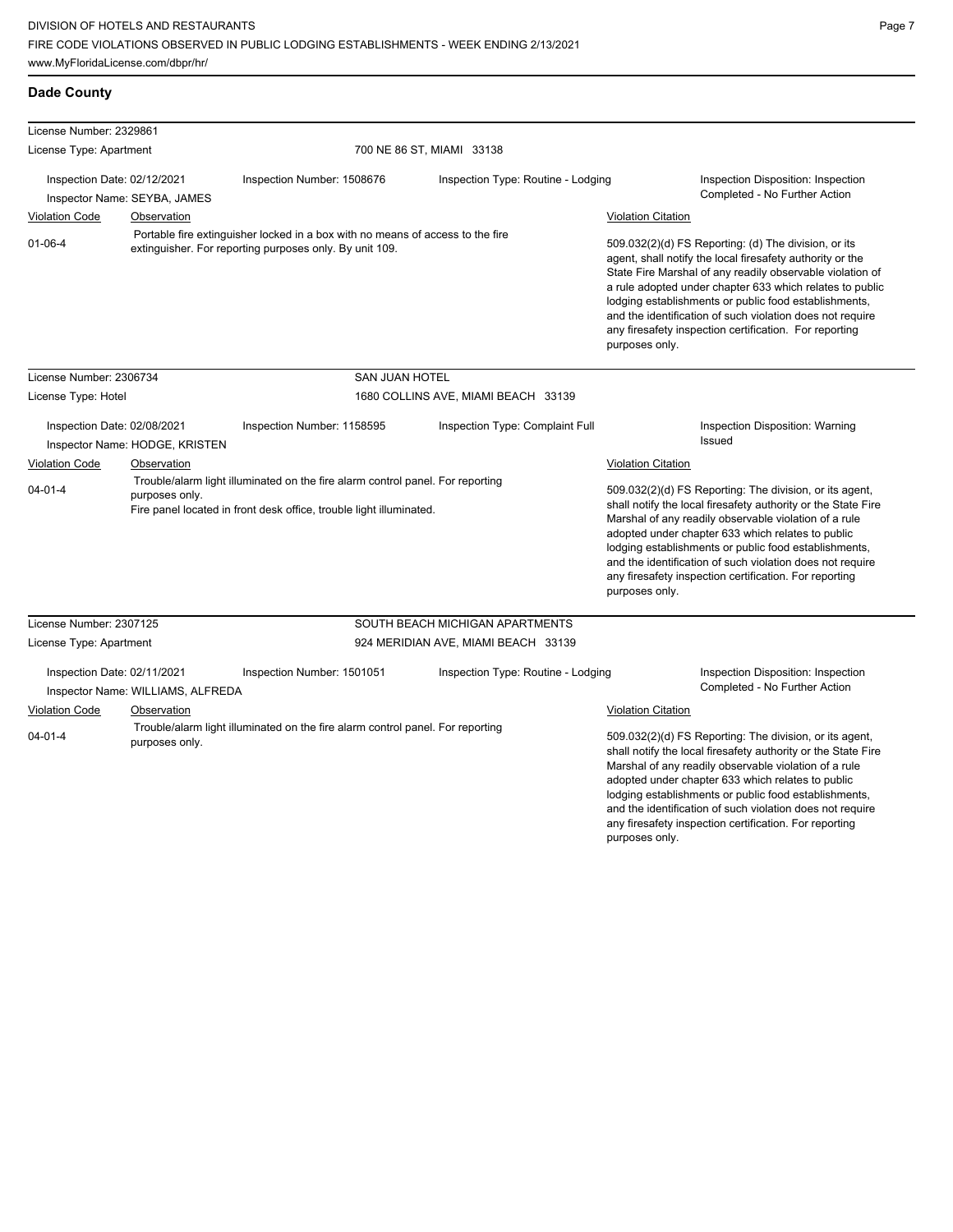|  | <b>Dade County</b> |
|--|--------------------|
|--|--------------------|

| License Number: 2329040                                                                                                                                                |                                   |                                                                                                                                                                        | <b>BENTLEY BEACH HOTEL</b>              |                                                                                                                                                                                                                                                                                                                                                                                                                                          |                                                                                                                                                                                                                                                                                                                                                                                                                                                                                                                                                                                                                                                                                                 |  |
|------------------------------------------------------------------------------------------------------------------------------------------------------------------------|-----------------------------------|------------------------------------------------------------------------------------------------------------------------------------------------------------------------|-----------------------------------------|------------------------------------------------------------------------------------------------------------------------------------------------------------------------------------------------------------------------------------------------------------------------------------------------------------------------------------------------------------------------------------------------------------------------------------------|-------------------------------------------------------------------------------------------------------------------------------------------------------------------------------------------------------------------------------------------------------------------------------------------------------------------------------------------------------------------------------------------------------------------------------------------------------------------------------------------------------------------------------------------------------------------------------------------------------------------------------------------------------------------------------------------------|--|
| License Type: Hotel                                                                                                                                                    |                                   | 101 OCEAN DRIVE, MIAMI BEACH 33139                                                                                                                                     |                                         |                                                                                                                                                                                                                                                                                                                                                                                                                                          |                                                                                                                                                                                                                                                                                                                                                                                                                                                                                                                                                                                                                                                                                                 |  |
| Inspection Date: 02/11/2021                                                                                                                                            | Inspector Name: WILLIAMS, ALFREDA | Inspection Number: 1156326                                                                                                                                             | Inspection Type: Routine - Lodging      |                                                                                                                                                                                                                                                                                                                                                                                                                                          | Inspection Disposition: Warning<br><b>Issued</b>                                                                                                                                                                                                                                                                                                                                                                                                                                                                                                                                                                                                                                                |  |
| <b>Violation Code</b>                                                                                                                                                  | Observation                       |                                                                                                                                                                        |                                         | <b>Violation Citation</b>                                                                                                                                                                                                                                                                                                                                                                                                                |                                                                                                                                                                                                                                                                                                                                                                                                                                                                                                                                                                                                                                                                                                 |  |
| Trouble/alarm light illuminated on the fire alarm control panel. For reporting<br>$04 - 01 - 4$<br>purposes only.<br>Engineer corrected onsite. ** Corrected On-Site** |                                   |                                                                                                                                                                        |                                         | 509.032(2)(d) FS Reporting: The division, or its agent,<br>shall notify the local firesafety authority or the State Fire<br>Marshal of any readily observable violation of a rule<br>adopted under chapter 633 which relates to public<br>lodging establishments or public food establishments,<br>and the identification of such violation does not require<br>any firesafety inspection certification. For reporting<br>purposes only. |                                                                                                                                                                                                                                                                                                                                                                                                                                                                                                                                                                                                                                                                                                 |  |
| 08-03-4                                                                                                                                                                | purposes only.                    | No boiler certificate or insurance inspector's boiler report available. For reporting                                                                                  |                                         |                                                                                                                                                                                                                                                                                                                                                                                                                                          | 61C-1.004(10) FAC and 509.032(2)(d) FS Reporting:<br>61C-1.004(10) The insurance inpector's boiler report is<br>required annually for power boilers and high<br>pressure/high temperature boilers and biannually for low<br>pressure steam or vapor heating boilers. 509.032(2)(d)<br>The division, or its agent, shall notify the local firesafety<br>authority or the State Fire Marshal of any readily<br>observable violation of a rule adopted under chapter 633<br>which relates to public lodging establishments or public<br>food establishments, and the identification of such<br>violation does not require any firesafety inspection<br>certification. For reporting purposes only. |  |
| License Number: 2306150                                                                                                                                                |                                   | <b>MARSEILLES HOTEL</b>                                                                                                                                                |                                         |                                                                                                                                                                                                                                                                                                                                                                                                                                          |                                                                                                                                                                                                                                                                                                                                                                                                                                                                                                                                                                                                                                                                                                 |  |
| License Type: Hotel                                                                                                                                                    |                                   |                                                                                                                                                                        | 1741 COLLINS AVE, MIAMI BEACH 331392092 |                                                                                                                                                                                                                                                                                                                                                                                                                                          |                                                                                                                                                                                                                                                                                                                                                                                                                                                                                                                                                                                                                                                                                                 |  |
| Inspection Date: 02/12/2021                                                                                                                                            | Inspector Name: HODGE, KRISTEN    | Inspection Number: 1156837                                                                                                                                             | Inspection Type: Routine - Lodging      |                                                                                                                                                                                                                                                                                                                                                                                                                                          | Inspection Disposition: Warning<br>Issued                                                                                                                                                                                                                                                                                                                                                                                                                                                                                                                                                                                                                                                       |  |
| Violation Code<br>$04 - 01 - 4$                                                                                                                                        | Observation<br>desk.              | Trouble/alarm light illuminated on the fire alarm control panel. For reporting<br>purposes only. Observed trouble light illuminated on fire panel located behind front |                                         | <b>Violation Citation</b>                                                                                                                                                                                                                                                                                                                                                                                                                | 509.032(2)(d) FS Reporting: The division, or its agent,<br>shall notify the local firesafety authority or the State Fire<br>Marshal of any readily observable violation of a rule<br>adopted under chapter 633 which relates to public<br>lodging establishments or public food establishments,<br>and the identification of such violation does not require<br>any firesafety inspection certification. For reporting                                                                                                                                                                                                                                                                          |  |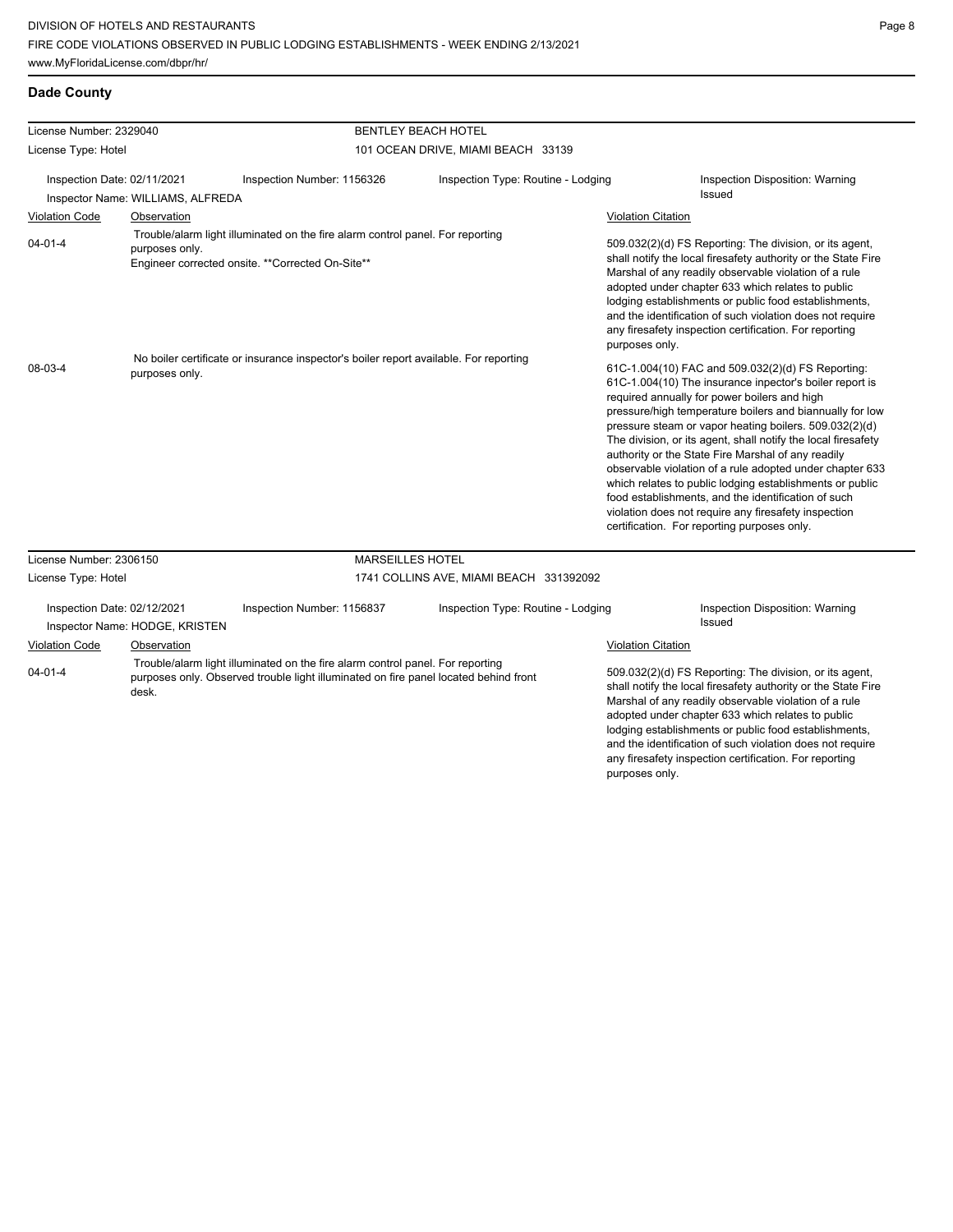| License Number: 2327192     |                                 | <b>RED SOUTH BEACH</b>                                                                                                                                                                                                 |                                    |                                                                                                                                                                                                                                                                                                                                                                                                                                                                                                                                                                                                                                                                                                 |
|-----------------------------|---------------------------------|------------------------------------------------------------------------------------------------------------------------------------------------------------------------------------------------------------------------|------------------------------------|-------------------------------------------------------------------------------------------------------------------------------------------------------------------------------------------------------------------------------------------------------------------------------------------------------------------------------------------------------------------------------------------------------------------------------------------------------------------------------------------------------------------------------------------------------------------------------------------------------------------------------------------------------------------------------------------------|
| License Type: Hotel         |                                 | 3010 COLLINS AVE, MIAMI BEACH 33140                                                                                                                                                                                    |                                    |                                                                                                                                                                                                                                                                                                                                                                                                                                                                                                                                                                                                                                                                                                 |
| Inspection Date: 02/12/2021 | Inspector Name: UNZAGA, MILADYS | Inspection Number: 1158436                                                                                                                                                                                             | Inspection Type: Complaint Full    | Inspection Disposition: Call Back -<br>Extension given, pending                                                                                                                                                                                                                                                                                                                                                                                                                                                                                                                                                                                                                                 |
| <b>Violation Code</b>       | Observation                     |                                                                                                                                                                                                                        |                                    | <b>Violation Citation</b>                                                                                                                                                                                                                                                                                                                                                                                                                                                                                                                                                                                                                                                                       |
| 08-01-4                     |                                 | - From initial inspection : Boiler certificate or insurance inspector's boiler report<br>expired. For reporting purposes only. **Repeat Violation** - From follow-up<br>inspection 2021-02-12: ** Time Extended**      |                                    | 61C-1.004(10) FAC and 509.032(2)(d) FS Reporting:<br>61C-1.004(10) The insurance inpector's boiler report is<br>required annually for power boilers and high<br>pressure/high temperature boilers and biannually for low<br>pressure steam or vapor heating boilers. 509.032(2)(d)<br>The division, or its agent, shall notify the local firesafety<br>authority or the State Fire Marshal of any readily<br>observable violation of a rule adopted under chapter 633<br>which relates to public lodging establishments or public<br>food establishments, and the identification of such<br>violation does not require any firesafety inspection<br>certification. For reporting purposes only. |
| 08-03-4                     |                                 | - From initial inspection : No boiler certificate or insurance inspector's boiler report<br>available. For reporting purposes only. **Repeat Violation** - From follow-up<br>inspection 2021-02-12: ** Time Extended** |                                    | 61C-1.004(10) FAC and 509.032(2)(d) FS Reporting:<br>61C-1.004(10) The insurance inpector's boiler report is<br>required annually for power boilers and high<br>pressure/high temperature boilers and biannually for low<br>pressure steam or vapor heating boilers. 509.032(2)(d)<br>The division, or its agent, shall notify the local firesafety<br>authority or the State Fire Marshal of any readily<br>observable violation of a rule adopted under chapter 633<br>which relates to public lodging establishments or public<br>food establishments, and the identification of such<br>violation does not require any firesafety inspection<br>certification. For reporting purposes only. |
| License Number: 2314953     |                                 | <b>CITY BAY DRIVE</b>                                                                                                                                                                                                  |                                    |                                                                                                                                                                                                                                                                                                                                                                                                                                                                                                                                                                                                                                                                                                 |
| License Type: Apartment     |                                 |                                                                                                                                                                                                                        | 2011 BAY DR, MIAMI BEACH 33141     |                                                                                                                                                                                                                                                                                                                                                                                                                                                                                                                                                                                                                                                                                                 |
| Inspection Date: 02/12/2021 | Inspector Name: PRIETO, VICENTE | Inspection Number: 1501473                                                                                                                                                                                             | Inspection Type: Routine - Lodging | Inspection Disposition: Warning<br><b>Issued</b>                                                                                                                                                                                                                                                                                                                                                                                                                                                                                                                                                                                                                                                |
| Violation Code              | Observation                     |                                                                                                                                                                                                                        |                                    | Violation Citation                                                                                                                                                                                                                                                                                                                                                                                                                                                                                                                                                                                                                                                                              |
| $04 - 01 - 4$               |                                 | Trouble/alarm light illuminated on the fire alarm control panel. For reporting<br>purposes only. Observed at the main entrance.                                                                                        |                                    | 509.032(2)(d) FS Reporting: The division, or its agent,                                                                                                                                                                                                                                                                                                                                                                                                                                                                                                                                                                                                                                         |

509.032(2)(d) FS Reporting: The division, or its agent, shall notify the local firesafety authority or the State Fire Marshal of any readily observable violation of a rule adopted under chapter 633 which relates to public lodging establishments or public food establishments, and the identification of such violation does not require any firesafety inspection certification. For reporting purposes only.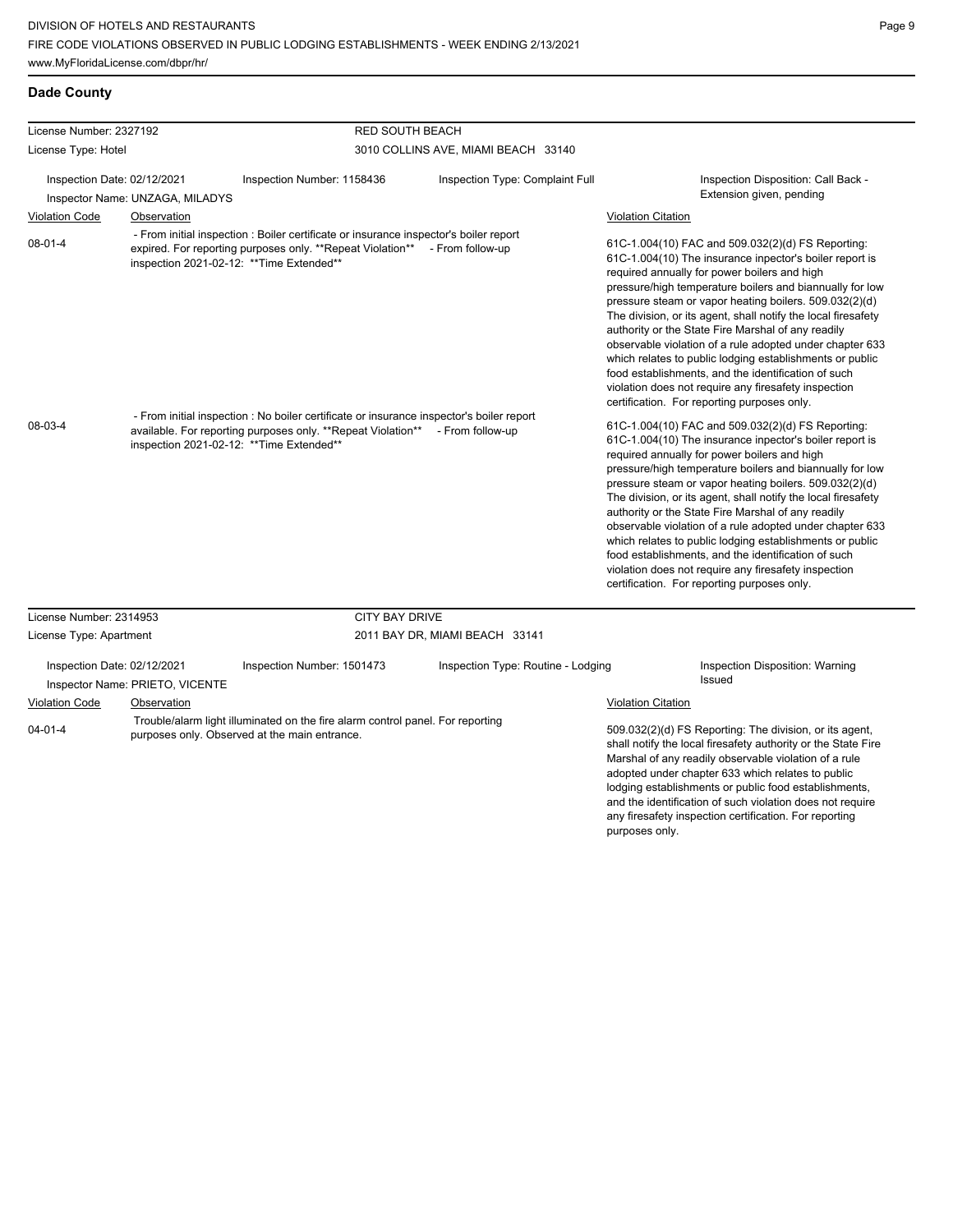| License Number: 2329185     |                                     |                                                                                                                                                                                                                                         | CARILLON HOTEL AND SPA                  |                           |                                                                                                                                                                                                                                                                                                                                                                                                                                                                                                                                                                              |
|-----------------------------|-------------------------------------|-----------------------------------------------------------------------------------------------------------------------------------------------------------------------------------------------------------------------------------------|-----------------------------------------|---------------------------|------------------------------------------------------------------------------------------------------------------------------------------------------------------------------------------------------------------------------------------------------------------------------------------------------------------------------------------------------------------------------------------------------------------------------------------------------------------------------------------------------------------------------------------------------------------------------|
| License Type: Hotel         |                                     |                                                                                                                                                                                                                                         | 6801 COLLINS AVENUE, MIAMI BEACH 33141  |                           |                                                                                                                                                                                                                                                                                                                                                                                                                                                                                                                                                                              |
|                             |                                     |                                                                                                                                                                                                                                         |                                         |                           |                                                                                                                                                                                                                                                                                                                                                                                                                                                                                                                                                                              |
| Inspection Date: 02/08/2021 | Inspector Name: PRIETO, VICENTE     | Inspection Number: 1156473                                                                                                                                                                                                              | Inspection Type: Routine - Lodging      |                           | Inspection Disposition: Inspection<br>Completed - No Further Action                                                                                                                                                                                                                                                                                                                                                                                                                                                                                                          |
| <b>Violation Code</b>       | Observation                         |                                                                                                                                                                                                                                         |                                         | <b>Violation Citation</b> |                                                                                                                                                                                                                                                                                                                                                                                                                                                                                                                                                                              |
| $04 - 01 - 4$               | purposes only.                      | Trouble/alarm light illuminated on the fire alarm control panel. For reporting                                                                                                                                                          |                                         | purposes only.            | 509.032(2)(d) FS Reporting: The division, or its agent,<br>shall notify the local firesafety authority or the State Fire<br>Marshal of any readily observable violation of a rule<br>adopted under chapter 633 which relates to public<br>lodging establishments or public food establishments,<br>and the identification of such violation does not require<br>any firesafety inspection certification. For reporting                                                                                                                                                       |
| 08-04-4                     |                                     | Boiler certificate not posted in the boiler room. For reporting purposes only.                                                                                                                                                          |                                         |                           | 61C-1.004(10) FAC and 509.032(2)(d) FS Reporting:<br>61C-1.004(10) The insurance inspector's boiler report<br>shall be posted in the boiler room. 509.032(2)(d) The<br>division, or its agent, shall notify the local firesafety<br>authority or the State Fire Marshal of any readily<br>observable violation of a rule adopted under chapter 633<br>which relates to public lodging establishments or public<br>food establishments, and the identification of such<br>violation does not require any firesafety inspection<br>certification. For reporting purposes only. |
| License Number: 2329293     |                                     |                                                                                                                                                                                                                                         | THE NEW CASABLANCA ON THE OCEAN         |                           |                                                                                                                                                                                                                                                                                                                                                                                                                                                                                                                                                                              |
| License Type: Hotel         |                                     |                                                                                                                                                                                                                                         | 6345 COLLINS AVE, MIAMI BEACH 33141     |                           |                                                                                                                                                                                                                                                                                                                                                                                                                                                                                                                                                                              |
| Inspection Date: 02/09/2021 | Inspector Name: PRIETO, VICENTE     | Inspection Number: 1158241                                                                                                                                                                                                              | Inspection Type: Routine - Lodging      |                           | Inspection Disposition: Warning<br>Issued                                                                                                                                                                                                                                                                                                                                                                                                                                                                                                                                    |
| <b>Violation Code</b>       | Observation                         |                                                                                                                                                                                                                                         |                                         | <b>Violation Citation</b> |                                                                                                                                                                                                                                                                                                                                                                                                                                                                                                                                                                              |
| $04 - 01 - 4$               | purposes only. **Repeat Violation** | Trouble/alarm light illuminated on the fire alarm control panel. For reporting                                                                                                                                                          |                                         | purposes only.            | 509.032(2)(d) FS Reporting: The division, or its agent,<br>shall notify the local firesafety authority or the State Fire<br>Marshal of any readily observable violation of a rule<br>adopted under chapter 633 which relates to public<br>lodging establishments or public food establishments,<br>and the identification of such violation does not require<br>any firesafety inspection certification. For reporting                                                                                                                                                       |
| License Number: 2306387     |                                     | <b>ALBITE APARTMENTS</b>                                                                                                                                                                                                                |                                         |                           |                                                                                                                                                                                                                                                                                                                                                                                                                                                                                                                                                                              |
| License Type: Apartment     |                                     |                                                                                                                                                                                                                                         | 8317 HARDING AVE, MIAMI BEACH 331411453 |                           |                                                                                                                                                                                                                                                                                                                                                                                                                                                                                                                                                                              |
| Inspection Date: 02/10/2021 | Inspector Name: UNZAGA, MILADYS     | Inspection Number: 1499850                                                                                                                                                                                                              | Inspection Type: Routine - Lodging      |                           | Inspection Disposition: Call Back -<br>Complied                                                                                                                                                                                                                                                                                                                                                                                                                                                                                                                              |
| <b>Violation Code</b>       | Observation                         |                                                                                                                                                                                                                                         |                                         | <b>Violation Citation</b> |                                                                                                                                                                                                                                                                                                                                                                                                                                                                                                                                                                              |
| $01 - 06 - 4$               | inspect                             | - From initial inspection : Portable fire extinguisher locked in a box with no means<br>of access to the fire extinguisher. For reporting purposes only. Observed no<br>breaking device for fire extinguisher box. **Repeat Violation** | - From follow-up                        | purposes only.            | 509.032(2)(d) FS Reporting: (d) The division, or its<br>agent, shall notify the local firesafety authority or the<br>State Fire Marshal of any readily observable violation of<br>a rule adopted under chapter 633 which relates to public<br>lodging establishments or public food establishments,<br>and the identification of such violation does not require<br>any firesafety inspection certification. For reporting                                                                                                                                                   |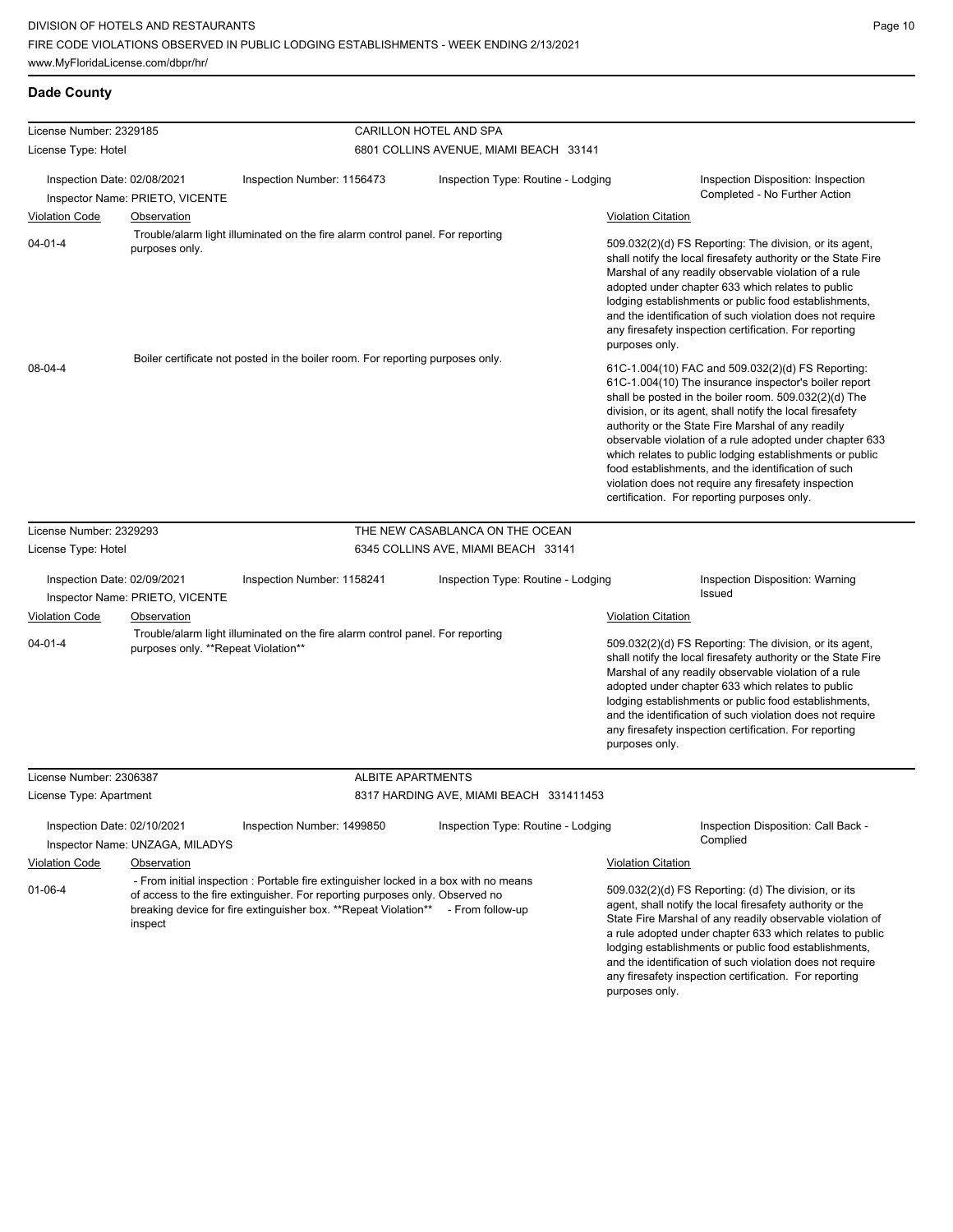| License Number: 2306301     |                                                | <b>LOMBARDY INN II</b>                                                                                                                                                                                                                                |                                         |                           |                                                                                                                                                                                                                                                                                                                                                                                                                            |
|-----------------------------|------------------------------------------------|-------------------------------------------------------------------------------------------------------------------------------------------------------------------------------------------------------------------------------------------------------|-----------------------------------------|---------------------------|----------------------------------------------------------------------------------------------------------------------------------------------------------------------------------------------------------------------------------------------------------------------------------------------------------------------------------------------------------------------------------------------------------------------------|
| License Type: Hotel         |                                                |                                                                                                                                                                                                                                                       | 6300 COLLINS AVE, MIAMI BEACH 331414689 |                           |                                                                                                                                                                                                                                                                                                                                                                                                                            |
| Inspection Date: 02/09/2021 |                                                | Inspection Number: 1156565                                                                                                                                                                                                                            | Inspection Type: Routine - Lodging      |                           | Inspection Disposition: Warning<br><b>Issued</b>                                                                                                                                                                                                                                                                                                                                                                           |
| <b>Violation Code</b>       | Inspector Name: PRIETO, VICENTE<br>Observation |                                                                                                                                                                                                                                                       |                                         | <b>Violation Citation</b> |                                                                                                                                                                                                                                                                                                                                                                                                                            |
| 08-06-4                     | mattresses in the water heater room.           | Combustibles stored in boiler room. For reporting purposes only. Observed                                                                                                                                                                             |                                         | purposes only.            | 509.032(2)(d) FS Reporting: (d) The division, or its<br>agent, shall notify the local firesafety authority or the<br>State Fire Marshal of any readily observable violation of<br>a rule adopted under chapter 633 which relates to public<br>lodging establishments or public food establishments,<br>and the identification of such violation does not require<br>any firesafety inspection certification. For reporting |
| License Number: 2311475     |                                                |                                                                                                                                                                                                                                                       | MADRUGA INVESTMENT INC                  |                           |                                                                                                                                                                                                                                                                                                                                                                                                                            |
| License Type: Apartment     |                                                |                                                                                                                                                                                                                                                       | 3185 NW 22 AVE, MIAMI 33142             |                           |                                                                                                                                                                                                                                                                                                                                                                                                                            |
| Inspection Date: 02/12/2021 | Inspector Name: APONTE RIVERA, MELISA          | Inspection Number: 1499491                                                                                                                                                                                                                            | Inspection Type: Routine - Lodging      |                           | Inspection Disposition: Administrative<br>complaint recommended                                                                                                                                                                                                                                                                                                                                                            |
| <b>Violation Code</b>       | Observation                                    |                                                                                                                                                                                                                                                       |                                         | Violation Citation        |                                                                                                                                                                                                                                                                                                                                                                                                                            |
| $01 - 05 - 4$               | Observed on the second floor.                  | Portable fire extinguisher obstructed/not accessible. For reporting purposes only.                                                                                                                                                                    |                                         | purposes only.            | 509.032(2)(d) FS Reporting: (d) The division, or its<br>agent, shall notify the local firesafety authority or the<br>State Fire Marshal of any readily observable violation of<br>a rule adopted under chapter 633 which relates to public<br>lodging establishments or public food establishments,<br>and the identification of such violation does not require<br>any firesafety inspection certification. For reporting |
| License Number: 2330006     |                                                |                                                                                                                                                                                                                                                       | BROWNSVILLE TRANSIT VILLAGE III LTD     |                           |                                                                                                                                                                                                                                                                                                                                                                                                                            |
| License Type: Apartment     |                                                |                                                                                                                                                                                                                                                       | 5275 NW 29 AVE, MIAMI 33142             |                           |                                                                                                                                                                                                                                                                                                                                                                                                                            |
| Inspection Date: 02/11/2021 | Inspector Name: APONTE RIVERA, MELISA          | Inspection Number: 1501505                                                                                                                                                                                                                            | Inspection Type: Routine - Lodging      |                           | Inspection Disposition: Warning<br>Issued                                                                                                                                                                                                                                                                                                                                                                                  |
| <b>Violation Code</b>       | Observation                                    |                                                                                                                                                                                                                                                       |                                         | <b>Violation Citation</b> |                                                                                                                                                                                                                                                                                                                                                                                                                            |
| $01-03-4$                   | box. **Correc                                  | Portable fire extinguisher missing from it's designated location (sign present<br>indicating designated location). For reporting purposes only. Observed at second<br>floor hallway. Manager asked maintenance to place fire extinguisher back in the |                                         | purposes only.            | 509.032(2)(d) FS Reporting: (d) The division, or its<br>agent, shall notify the local firesafety authority or the<br>State Fire Marshal of any readily observable violation of<br>a rule adopted under chapter 633 which relates to public<br>lodging establishments or public food establishments,<br>and the identification of such violation does not require<br>any firesafety inspection certification. For reporting |
| 04-07-4                     |                                                | Trouble/alarm light illuminated on the smoke detector panel connected to the fire<br>alarm system. For reporting purposes. Observed on the second floor.                                                                                              |                                         | purposes only.            | 509.032(2)(d) FS Reporting: The division, or its agent,<br>shall notify the local firesafety authority or the State Fire<br>Marshal of any readily observable violation of a rule<br>adopted under chapter 633 which relates to public<br>lodging establishments or public food establishments,<br>and the identification of such violation does not require<br>any firesafety inspection certification. For reporting     |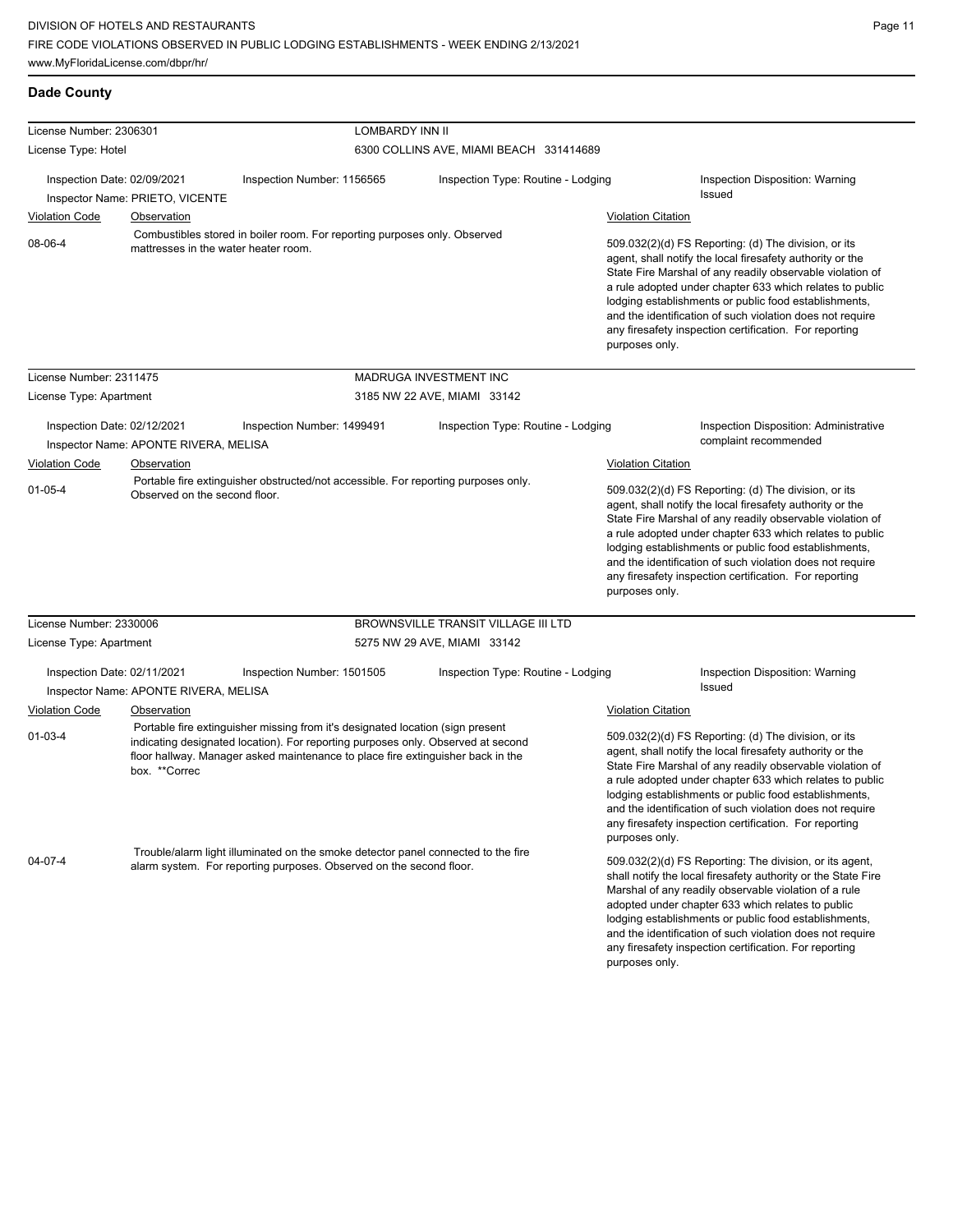any firesafety inspection certification. For reporting

| License Number: 2330087              |                                       | <b>COALITON LIFT LLC</b>                                                                                                                                                                                              |                                         |                                                                                                                                                                                                                                                                                                                                                                                                                                              |                                                                                                                                                                                                                                                                                                                                                                                                                        |  |  |
|--------------------------------------|---------------------------------------|-----------------------------------------------------------------------------------------------------------------------------------------------------------------------------------------------------------------------|-----------------------------------------|----------------------------------------------------------------------------------------------------------------------------------------------------------------------------------------------------------------------------------------------------------------------------------------------------------------------------------------------------------------------------------------------------------------------------------------------|------------------------------------------------------------------------------------------------------------------------------------------------------------------------------------------------------------------------------------------------------------------------------------------------------------------------------------------------------------------------------------------------------------------------|--|--|
| License Type: Apartment              |                                       |                                                                                                                                                                                                                       | 1255 NW 58 ST, MIAMI 33142              |                                                                                                                                                                                                                                                                                                                                                                                                                                              |                                                                                                                                                                                                                                                                                                                                                                                                                        |  |  |
| Inspection Date: 02/09/2021          | Inspector Name: APONTE RIVERA, MELISA | Inspection Number: 1501619                                                                                                                                                                                            | Inspection Type: Routine - Lodging      |                                                                                                                                                                                                                                                                                                                                                                                                                                              | Inspection Disposition: Warning<br><b>Issued</b>                                                                                                                                                                                                                                                                                                                                                                       |  |  |
| <b>Violation Code</b>                | Observation                           |                                                                                                                                                                                                                       |                                         | <b>Violation Citation</b>                                                                                                                                                                                                                                                                                                                                                                                                                    |                                                                                                                                                                                                                                                                                                                                                                                                                        |  |  |
| $01 - 03 - 4$                        |                                       | Portable fire extinguisher missing from it's designated location (sign present<br>indicating designated location). For reporting purposes only. Observed fires<br>extinguisher missing from designated location (box) |                                         | 509.032(2)(d) FS Reporting: (d) The division, or its<br>agent, shall notify the local firesafety authority or the<br>State Fire Marshal of any readily observable violation of<br>a rule adopted under chapter 633 which relates to public<br>lodging establishments or public food establishments,<br>and the identification of such violation does not require<br>any firesafety inspection certification. For reporting<br>purposes only. |                                                                                                                                                                                                                                                                                                                                                                                                                        |  |  |
| License Number: 2306103              |                                       |                                                                                                                                                                                                                       | SEA VIEW HOTEL (THE)                    |                                                                                                                                                                                                                                                                                                                                                                                                                                              |                                                                                                                                                                                                                                                                                                                                                                                                                        |  |  |
| License Type: Hotel                  |                                       |                                                                                                                                                                                                                       | 9909 COLLINS AVE, MIAMI BEACH 331541808 |                                                                                                                                                                                                                                                                                                                                                                                                                                              |                                                                                                                                                                                                                                                                                                                                                                                                                        |  |  |
| Inspection Date: 02/11/2021          | Inspector Name: PRIETO, VICENTE       | Inspection Number: 1157054                                                                                                                                                                                            | Inspection Type: Routine - Lodging      |                                                                                                                                                                                                                                                                                                                                                                                                                                              | Inspection Disposition: Warning<br><b>Issued</b>                                                                                                                                                                                                                                                                                                                                                                       |  |  |
| <b>Violation Code</b><br>Observation |                                       |                                                                                                                                                                                                                       |                                         |                                                                                                                                                                                                                                                                                                                                                                                                                                              | <b>Violation Citation</b>                                                                                                                                                                                                                                                                                                                                                                                              |  |  |
| $04 - 01 - 4$                        | purposes only.                        | Trouble/alarm light illuminated on the fire alarm control panel. For reporting                                                                                                                                        |                                         | purposes only.                                                                                                                                                                                                                                                                                                                                                                                                                               | 509.032(2)(d) FS Reporting: The division, or its agent,<br>shall notify the local firesafety authority or the State Fire<br>Marshal of any readily observable violation of a rule<br>adopted under chapter 633 which relates to public<br>lodging establishments or public food establishments,<br>and the identification of such violation does not require<br>any firesafety inspection certification. For reporting |  |  |
| License Number: 2328306              |                                       |                                                                                                                                                                                                                       | INTERCOASTAL YACHT CLUB                 |                                                                                                                                                                                                                                                                                                                                                                                                                                              |                                                                                                                                                                                                                                                                                                                                                                                                                        |  |  |
| License Type: Apartment              |                                       |                                                                                                                                                                                                                       | 16900 BAY RD, SUNNY ISLES BEACH 33160   |                                                                                                                                                                                                                                                                                                                                                                                                                                              |                                                                                                                                                                                                                                                                                                                                                                                                                        |  |  |
| Inspection Date: 02/09/2021          | Inspector Name: TAYLOR, JOHN          | Inspection Number: 1511088                                                                                                                                                                                            | Inspection Type: Complaint Full         |                                                                                                                                                                                                                                                                                                                                                                                                                                              | Inspection Disposition: Inspection<br>Completed - No Further Action                                                                                                                                                                                                                                                                                                                                                    |  |  |
| <b>Violation Code</b>                | Observation                           |                                                                                                                                                                                                                       |                                         | <b>Violation Citation</b>                                                                                                                                                                                                                                                                                                                                                                                                                    |                                                                                                                                                                                                                                                                                                                                                                                                                        |  |  |
| $04 - 01 - 4$                        | purposes only.                        | Trouble/alarm light illuminated on the fire alarm control panel. For reporting                                                                                                                                        |                                         |                                                                                                                                                                                                                                                                                                                                                                                                                                              | 509.032(2)(d) FS Reporting: The division, or its agent,<br>shall notify the local firesafety authority or the State Fire<br>Marshal of any readily observable violation of a rule<br>adopted under chapter 633 which relates to public<br>lodging establishments or public food establishments,<br>and the identification of such violation does not require                                                           |  |  |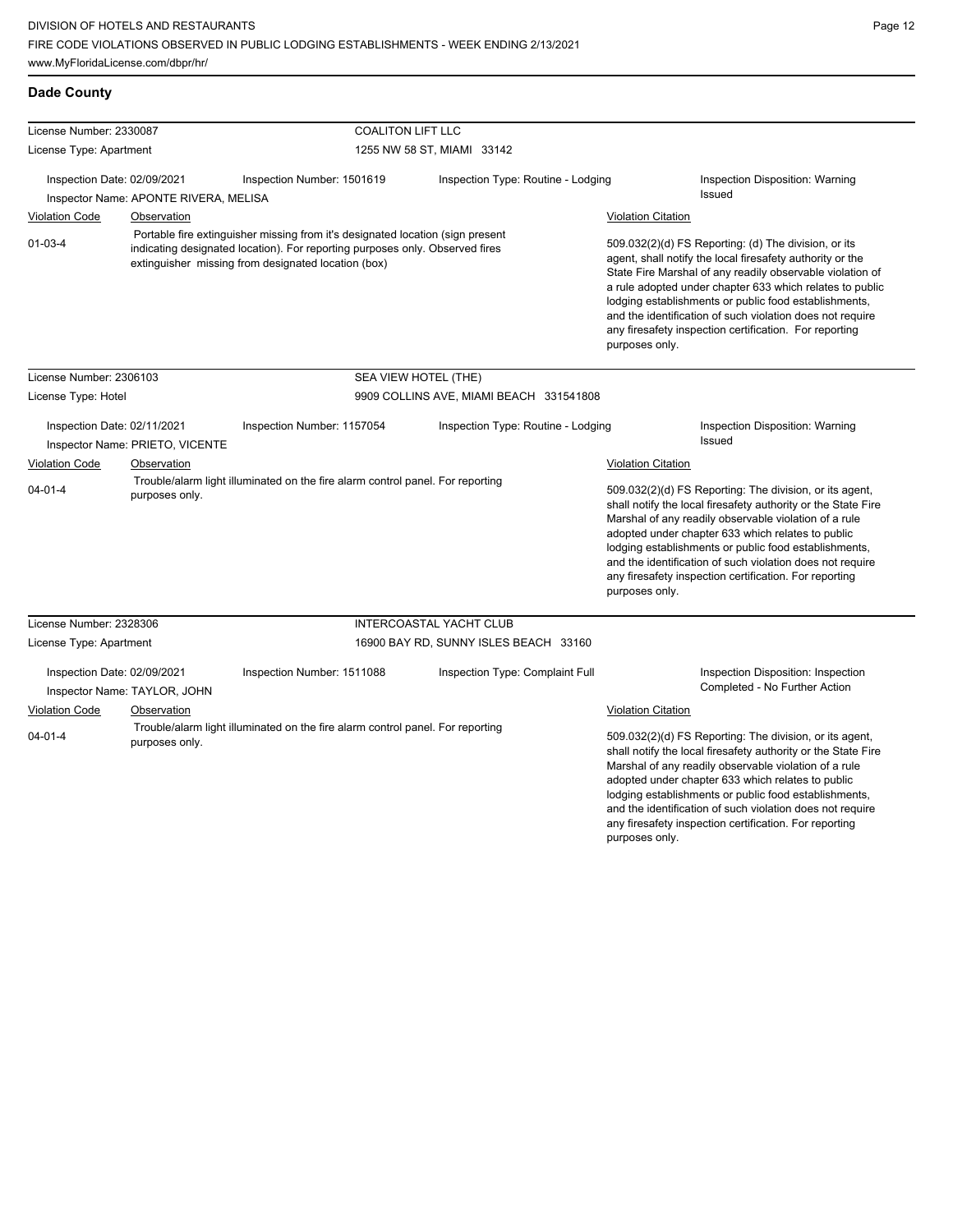#### **Duval County**

| License Number: 2600296                                                                                                                                                                                       |                                            | <b>MIDTOWN LODGE</b>                                                                                                                                                                                                                                              |                                                                                                                                                                                                                                                                                                                                                                                                                                          |                                                                                                                                                                                                                                                                                                                                                                                                                                          |
|---------------------------------------------------------------------------------------------------------------------------------------------------------------------------------------------------------------|--------------------------------------------|-------------------------------------------------------------------------------------------------------------------------------------------------------------------------------------------------------------------------------------------------------------------|------------------------------------------------------------------------------------------------------------------------------------------------------------------------------------------------------------------------------------------------------------------------------------------------------------------------------------------------------------------------------------------------------------------------------------------|------------------------------------------------------------------------------------------------------------------------------------------------------------------------------------------------------------------------------------------------------------------------------------------------------------------------------------------------------------------------------------------------------------------------------------------|
| License Type: Motel                                                                                                                                                                                           |                                            | 4141 PHILLIPS HWY, JACKSONVILLE 32207                                                                                                                                                                                                                             |                                                                                                                                                                                                                                                                                                                                                                                                                                          |                                                                                                                                                                                                                                                                                                                                                                                                                                          |
| Inspection Date: 02/09/2021<br>Inspector Name: JEFFERS, MARY-BETH                                                                                                                                             |                                            | Inspection Number: 1215296                                                                                                                                                                                                                                        | Inspection Type: Routine - Lodging                                                                                                                                                                                                                                                                                                                                                                                                       | Inspection Disposition: Warning<br>Issued                                                                                                                                                                                                                                                                                                                                                                                                |
| <b>Violation Code</b>                                                                                                                                                                                         | <b>Observation</b>                         |                                                                                                                                                                                                                                                                   |                                                                                                                                                                                                                                                                                                                                                                                                                                          | <b>Violation Citation</b>                                                                                                                                                                                                                                                                                                                                                                                                                |
| $04 - 03 - 4$                                                                                                                                                                                                 | For reporting purposes only.<br>inoperable | Smoke detector/alarm in guest room/unit damaged as to appear to be inoperable.<br>Smoke detector in room #263 in disrepair/ unit damaged and appear to be                                                                                                         |                                                                                                                                                                                                                                                                                                                                                                                                                                          | 509.032(2)(d) FS Reporting: The division, or its agent,<br>shall notify the local firesafety authority or the State Fire<br>Marshal of any readily observable violation of a rule<br>adopted under chapter 633 which relates to public<br>lodging establishments or public food establishments,<br>and the identification of such violation does not require<br>any firesafety inspection certification. For reporting<br>purposes only. |
| License Number: 2609313                                                                                                                                                                                       |                                            | <b>RED ROOF INN</b>                                                                                                                                                                                                                                               |                                                                                                                                                                                                                                                                                                                                                                                                                                          |                                                                                                                                                                                                                                                                                                                                                                                                                                          |
| License Type: Motel                                                                                                                                                                                           |                                            |                                                                                                                                                                                                                                                                   | 10901 HARTS RD, JACKSONVILLE 32218                                                                                                                                                                                                                                                                                                                                                                                                       |                                                                                                                                                                                                                                                                                                                                                                                                                                          |
| Inspection Date: 02/12/2021                                                                                                                                                                                   | Inspector Name: PERRY, DENNIS              | Inspection Number: 1216539                                                                                                                                                                                                                                        | Inspection Type: Complaint Full                                                                                                                                                                                                                                                                                                                                                                                                          | Inspection Disposition: Call Back -<br>Extension given, pending                                                                                                                                                                                                                                                                                                                                                                          |
| <b>Violation Code</b>                                                                                                                                                                                         | Observation                                |                                                                                                                                                                                                                                                                   |                                                                                                                                                                                                                                                                                                                                                                                                                                          | <b>Violation Citation</b>                                                                                                                                                                                                                                                                                                                                                                                                                |
| $05-02-5$                                                                                                                                                                                                     |                                            | - From initial inspection : Hearing-impaired smoke detector is not functioning when<br>tested. For reporting purposes only.<br>Hearing impaired smoke detector did not light up when front desk clerk tested.<br>**Warning** - From follow-up inspection 2021-02- |                                                                                                                                                                                                                                                                                                                                                                                                                                          | 509.032(2)(d) FS Reporting: The division, or its agent,<br>shall notify the local firesafety authority or the State Fire<br>Marshal of any readily observable violation of a rule<br>adopted under chapter 633 which relates to public<br>lodging establishments or public food establishments,<br>and the identification of such violation does not require<br>any firesafety inspection certification. For reporting<br>purposes only. |
| Hearing-impaired smoke detector is not functioning when tested. For reporting<br>$05-02-5$<br>purposes only.<br>Hearing impaired smoke detector did not light up when front desk clerk tested.<br>**Warning** |                                            |                                                                                                                                                                                                                                                                   | 509.032(2)(d) FS Reporting: The division, or its agent,<br>shall notify the local firesafety authority or the State Fire<br>Marshal of any readily observable violation of a rule<br>adopted under chapter 633 which relates to public<br>lodging establishments or public food establishments,<br>and the identification of such violation does not require<br>any firesafety inspection certification. For reporting<br>purposes only. |                                                                                                                                                                                                                                                                                                                                                                                                                                          |
| License Number: 2609423                                                                                                                                                                                       |                                            | <b>BEST AIRPORT INN</b>                                                                                                                                                                                                                                           |                                                                                                                                                                                                                                                                                                                                                                                                                                          |                                                                                                                                                                                                                                                                                                                                                                                                                                          |
| License Type: Motel                                                                                                                                                                                           |                                            |                                                                                                                                                                                                                                                                   | 1077 AIRPORT RD, JACKSONVILLE 32218                                                                                                                                                                                                                                                                                                                                                                                                      |                                                                                                                                                                                                                                                                                                                                                                                                                                          |
| Inspection Date: 02/11/2021                                                                                                                                                                                   | Inspector Name: PERRY, DENNIS              | Inspection Number: 1215564                                                                                                                                                                                                                                        | Inspection Type: Routine - Lodging                                                                                                                                                                                                                                                                                                                                                                                                       | Inspection Disposition: Warning<br>Issued                                                                                                                                                                                                                                                                                                                                                                                                |

Violation Code Observation Violation Citation

| $07-01-4$ | Damaged electrical wire(s). For reporting purposes only.                |
|-----------|-------------------------------------------------------------------------|
|           | Exposed wires where old smoke detectors were in both units 232 and 328. |

509.032(2)(d) FS Reporting: (d) The division, or its agent, shall notify the local firesafety authority or the State Fire Marshal of any readily observable violation of a rule adopted under chapter 633 which relates to public lodging establishments or public food establishments, and the identification of such violation does not require any firesafety inspection certification. For reporting purposes only.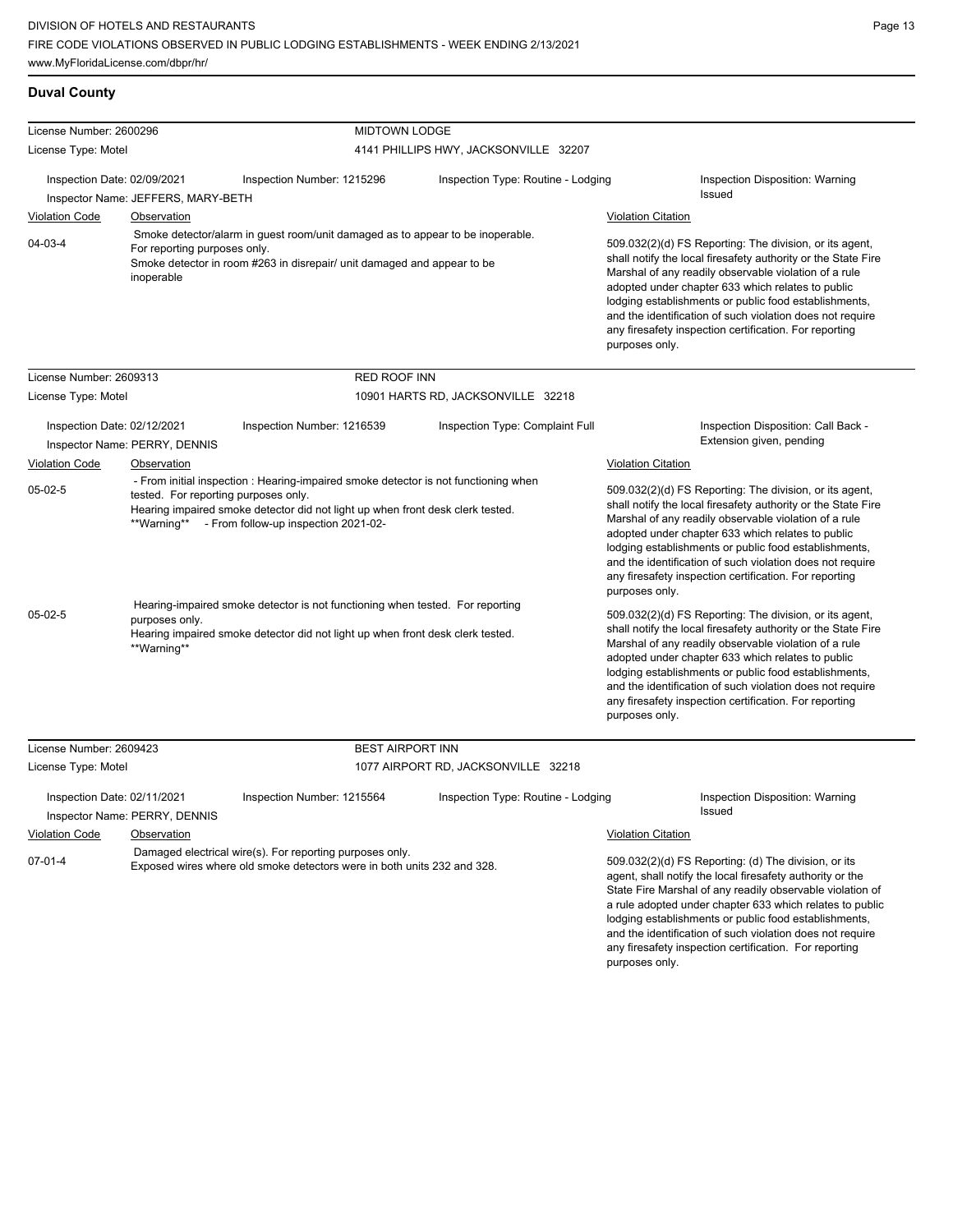## **Escambia County**

| License Number: 2705212                                                                   |             |                            | THE OVERLOOK AT PENSACOLA BAY                                                                                                                                                                                                                                                                                                                                                                                              |                                                                     |
|-------------------------------------------------------------------------------------------|-------------|----------------------------|----------------------------------------------------------------------------------------------------------------------------------------------------------------------------------------------------------------------------------------------------------------------------------------------------------------------------------------------------------------------------------------------------------------------------|---------------------------------------------------------------------|
|                                                                                           |             |                            |                                                                                                                                                                                                                                                                                                                                                                                                                            |                                                                     |
| License Type: Apartment                                                                   |             |                            | 1200 SCENIC HWY, PENSACOLA 32503                                                                                                                                                                                                                                                                                                                                                                                           |                                                                     |
| Inspection Date: 02/10/2021<br>Inspector Name: RUSSELL, SARAH                             |             | Inspection Number: 1510306 | Inspection Type: Lodging-Licensing<br>Inspection                                                                                                                                                                                                                                                                                                                                                                           | Inspection Disposition: Inspection<br>Completed - No Further Action |
| <b>Violation Code</b>                                                                     | Observation |                            |                                                                                                                                                                                                                                                                                                                                                                                                                            | <b>Violation Citation</b>                                           |
| Outside of building A/B signs of previous fire. For reporting purposes only.<br>$07-03-4$ |             |                            | 509.032(2)(d) FS Reporting: (d) The division, or its<br>agent, shall notify the local firesafety authority or the<br>State Fire Marshal of any readily observable violation of<br>a rule adopted under chapter 633 which relates to public<br>lodging establishments or public food establishments,<br>and the identification of such violation does not require<br>any firesafety inspection certification. For reporting |                                                                     |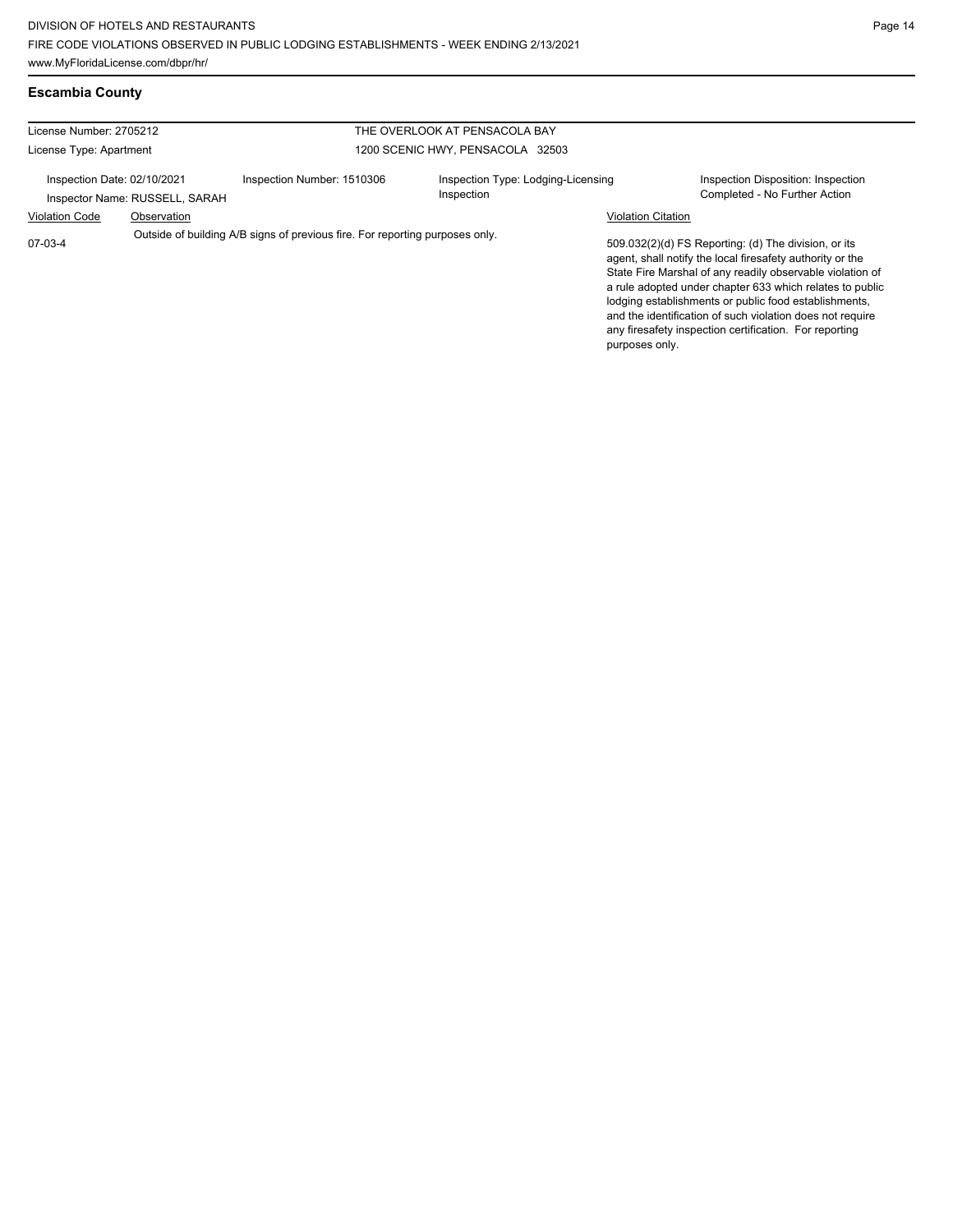| License Number: 3000015                                                                |                                  | <b>DOWNTOWN MOTEL</b>                                                                                                                |                                    |                                                                                                                                                                                                                                                                                                                                                                                                                                          |                                           |  |
|----------------------------------------------------------------------------------------|----------------------------------|--------------------------------------------------------------------------------------------------------------------------------------|------------------------------------|------------------------------------------------------------------------------------------------------------------------------------------------------------------------------------------------------------------------------------------------------------------------------------------------------------------------------------------------------------------------------------------------------------------------------------------|-------------------------------------------|--|
| License Type: Motel<br>Inspection Date: 02/10/2021<br>Inspector Name: YANDELL, TIMOTHY |                                  |                                                                                                                                      | 322 E JEFFERSON ST, QUINCY 32351   |                                                                                                                                                                                                                                                                                                                                                                                                                                          |                                           |  |
|                                                                                        |                                  | Inspection Number: 1211593                                                                                                           | Inspection Type: Routine - Lodging |                                                                                                                                                                                                                                                                                                                                                                                                                                          | Inspection Disposition: Warning<br>Issued |  |
| <b>Violation Code</b>                                                                  | Observation                      |                                                                                                                                      |                                    | <b>Violation Citation</b>                                                                                                                                                                                                                                                                                                                                                                                                                |                                           |  |
| 04-03-4                                                                                |                                  | Smoke detector/alarm in quest room/unit damaged as to appear to be inoperable.<br>For reporting purposes only. Unit 1                |                                    | 509.032(2)(d) FS Reporting: The division, or its agent,<br>shall notify the local firesafety authority or the State Fire<br>Marshal of any readily observable violation of a rule<br>adopted under chapter 633 which relates to public<br>lodging establishments or public food establishments,<br>and the identification of such violation does not require<br>any firesafety inspection certification. For reporting<br>purposes only. |                                           |  |
| License Number: 3000064                                                                |                                  | <b>INGRAM'S MARINA</b>                                                                                                               |                                    |                                                                                                                                                                                                                                                                                                                                                                                                                                          |                                           |  |
| License Type: Motel                                                                    |                                  |                                                                                                                                      | 354 LOIS LANE, QUINCY 32351        |                                                                                                                                                                                                                                                                                                                                                                                                                                          |                                           |  |
| Inspection Date: 02/10/2021                                                            | Inspector Name: YANDELL, TIMOTHY | Inspection Number: 1212147                                                                                                           | Inspection Type: Routine - Lodging |                                                                                                                                                                                                                                                                                                                                                                                                                                          | Inspection Disposition: Warning<br>Issued |  |
| <b>Violation Code</b>                                                                  | Observation                      |                                                                                                                                      |                                    | <b>Violation Citation</b>                                                                                                                                                                                                                                                                                                                                                                                                                |                                           |  |
| 04-05-4                                                                                |                                  | No smoke detector provided in guest room/unit. For reporting purposes only. The<br>lake house. In living room was removed from wall. |                                    | 509.032(2)(d) FS Reporting: The division, or its agent,<br>shall notify the local firesafety authority or the State Fire<br>Marshal of any readily observable violation of a rule<br>adopted under chapter 633 which relates to public<br>lodging establishments or public food establishments,<br>and the identification of such violation does not require<br>any firesafety inspection certification. For reporting                   |                                           |  |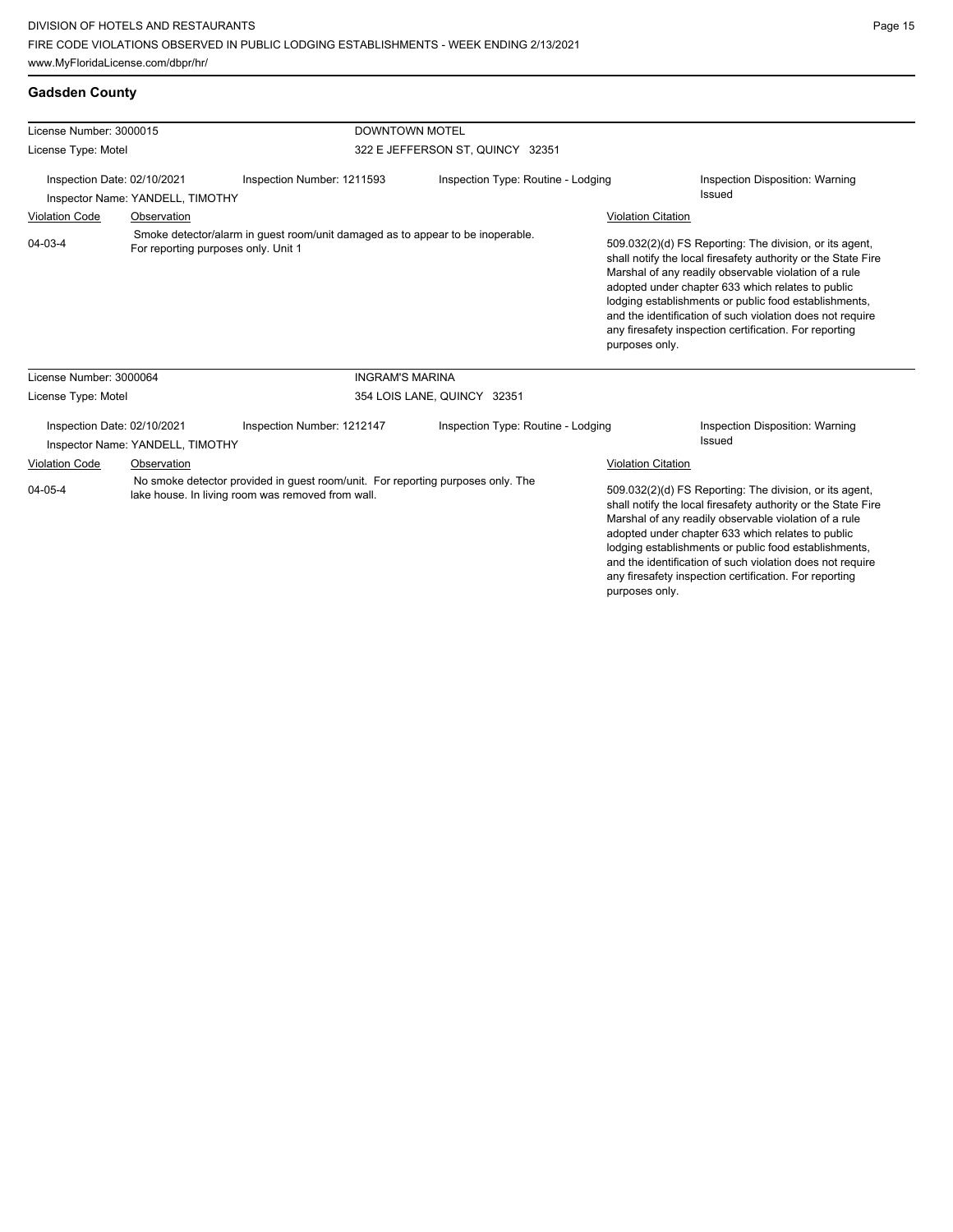**Lake County**

| License Number: 4502671                                    |                | DAYS INN & SUITES                                                              |                                    |                           |                                                                                                                                                                                                                                                                                                                                                                                                                        |
|------------------------------------------------------------|----------------|--------------------------------------------------------------------------------|------------------------------------|---------------------------|------------------------------------------------------------------------------------------------------------------------------------------------------------------------------------------------------------------------------------------------------------------------------------------------------------------------------------------------------------------------------------------------------------------------|
| License Type: Hotel                                        |                |                                                                                | 20390 US HWY 27, CLERMONT 34715    |                           |                                                                                                                                                                                                                                                                                                                                                                                                                        |
| Inspection Date: 02/08/2021<br>Inspector Name: FREY, RANDY |                | Inspection Number: 1154777                                                     | Inspection Type: Routine - Lodging |                           | Inspection Disposition: Inspection<br>Completed - No Further Action                                                                                                                                                                                                                                                                                                                                                    |
| <b>Violation Code</b>                                      | Observation    |                                                                                |                                    | <b>Violation Citation</b> |                                                                                                                                                                                                                                                                                                                                                                                                                        |
| 04-01-4                                                    | purposes only. | Trouble/alarm light illuminated on the fire alarm control panel. For reporting |                                    | purposes only.            | 509.032(2)(d) FS Reporting: The division, or its agent,<br>shall notify the local firesafety authority or the State Fire<br>Marshal of any readily observable violation of a rule<br>adopted under chapter 633 which relates to public<br>lodging establishments or public food establishments,<br>and the identification of such violation does not require<br>any firesafety inspection certification. For reporting |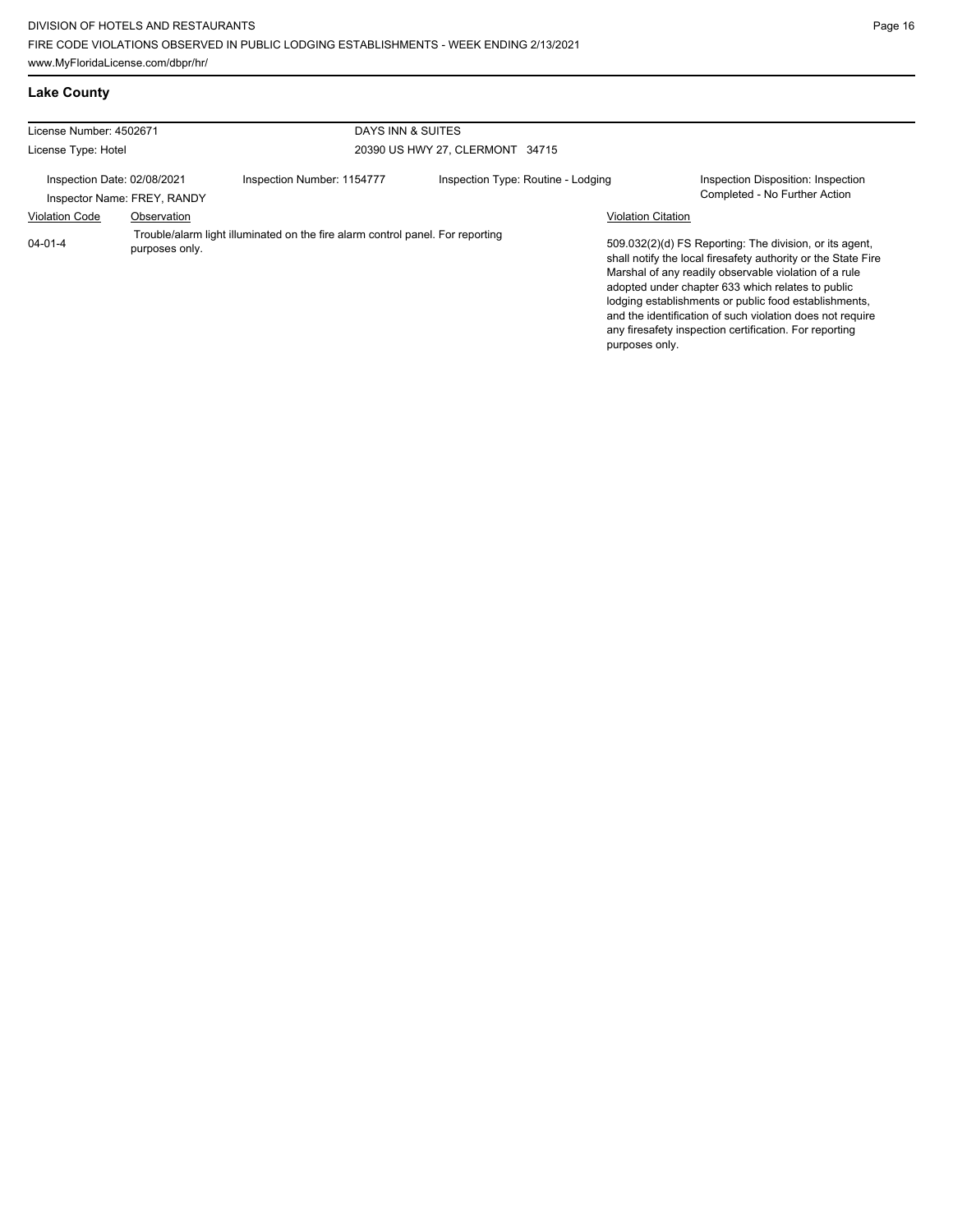**Leon County**

| License Number: 4700474                                      |                                                                                                                              | WYNDHAM GARDEN TALLAHASSEE CAPITOL          |                                                                                                                                                                                                                                                                                                                                                                                                                                                                                                                                                                                                                                                  |  |
|--------------------------------------------------------------|------------------------------------------------------------------------------------------------------------------------------|---------------------------------------------|--------------------------------------------------------------------------------------------------------------------------------------------------------------------------------------------------------------------------------------------------------------------------------------------------------------------------------------------------------------------------------------------------------------------------------------------------------------------------------------------------------------------------------------------------------------------------------------------------------------------------------------------------|--|
| License Type: Hotel                                          |                                                                                                                              | 1355 APALACHEE PKWY, TALLAHASSEE 32301      |                                                                                                                                                                                                                                                                                                                                                                                                                                                                                                                                                                                                                                                  |  |
| Inspection Date: 10/20/2020<br>Inspector Name: MONROE, JANIE | Inspection Number: 1154582                                                                                                   | Inspection Type: Routine - Lodging          | <b>Inspection Disposition: Administrative</b><br>complaint recommended                                                                                                                                                                                                                                                                                                                                                                                                                                                                                                                                                                           |  |
| <b>Violation Code</b>                                        | Observation                                                                                                                  | <b>Violation Citation</b>                   |                                                                                                                                                                                                                                                                                                                                                                                                                                                                                                                                                                                                                                                  |  |
| 08-03-4                                                      | No boiler certificate or insurance inspector's boiler report available. For reporting<br>purposes only. **Repeat Violation** | certification. For reporting purposes only. | 61C-1.004(10) FAC and 509.032(2)(d) FS Reporting:<br>61C-1.004(10) The insurance inpector's boiler report is<br>required annually for power boilers and high<br>pressure/high temperature boilers and biannually for low<br>pressure steam or vapor heating boilers. 509.032(2)(d)<br>The division, or its agent, shall notify the local firesafety<br>authority or the State Fire Marshal of any readily<br>observable violation of a rule adopted under chapter 633<br>which relates to public lodging establishments or public<br>food establishments, and the identification of such<br>violation does not require any firesafety inspection |  |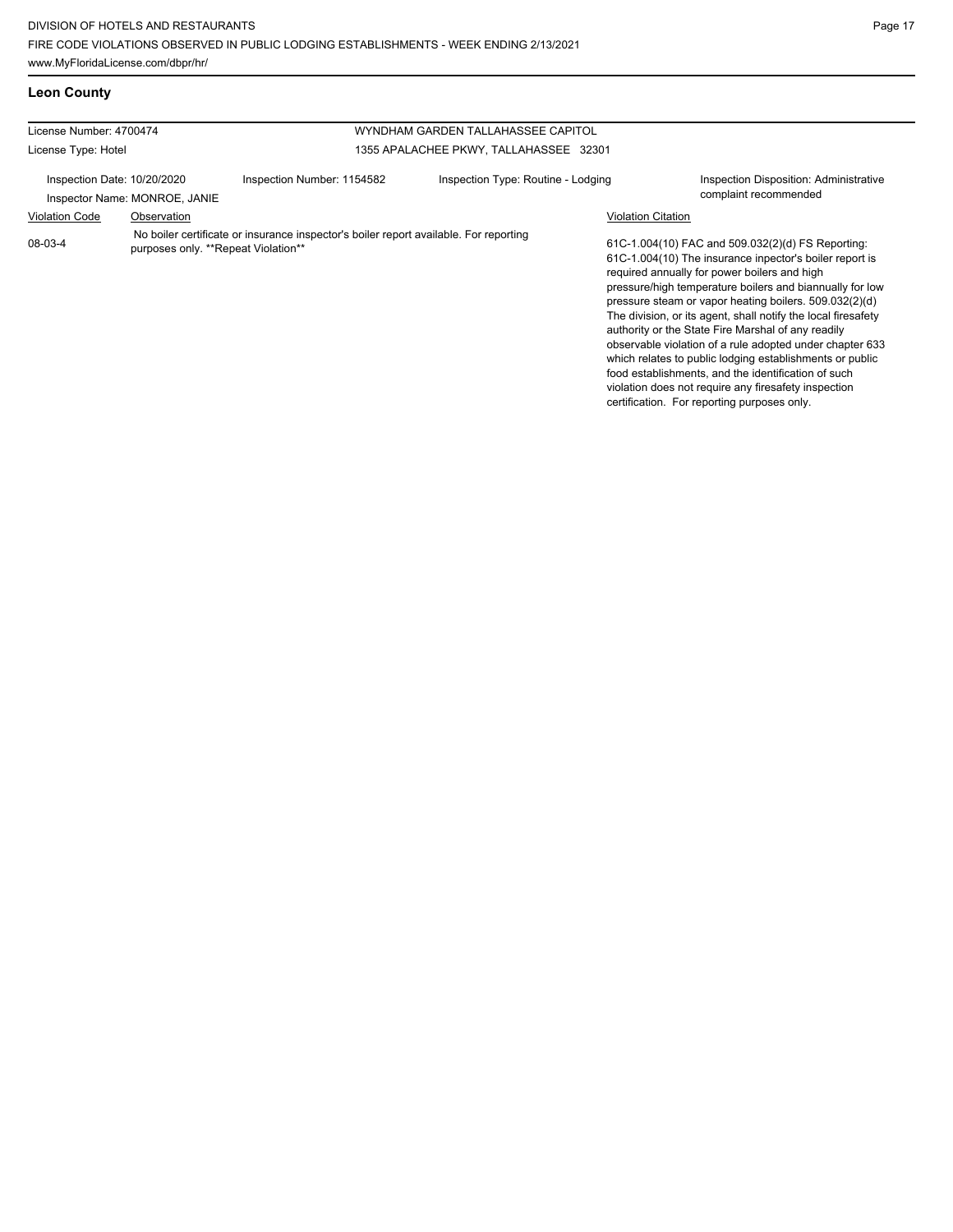## **Orange County**

| License Number: 5811128                                                                                 |                             |                                                                                                                                                                                                                                    | KATERINA HOTEL ORLANDO                  |                           |                                                                                                                                                                                                                                                                                                                                                                                                                                                                                                                                                                                                                                                                                                 |  |
|---------------------------------------------------------------------------------------------------------|-----------------------------|------------------------------------------------------------------------------------------------------------------------------------------------------------------------------------------------------------------------------------|-----------------------------------------|---------------------------|-------------------------------------------------------------------------------------------------------------------------------------------------------------------------------------------------------------------------------------------------------------------------------------------------------------------------------------------------------------------------------------------------------------------------------------------------------------------------------------------------------------------------------------------------------------------------------------------------------------------------------------------------------------------------------------------------|--|
| License Type: Hotel                                                                                     |                             |                                                                                                                                                                                                                                    | 830 LEE RD, ORLANDO 32810               |                           |                                                                                                                                                                                                                                                                                                                                                                                                                                                                                                                                                                                                                                                                                                 |  |
| Inspection Date: 02/11/2021<br>Inspector Name: MONTESANO, MISTI<br><b>Violation Code</b><br>Observation |                             | Inspection Number: 1156170                                                                                                                                                                                                         | Inspection Type: Routine - Lodging      |                           | Inspection Disposition: Call Back -<br>Extension given, pending<br><b>Violation Citation</b>                                                                                                                                                                                                                                                                                                                                                                                                                                                                                                                                                                                                    |  |
| $08 - 01 - 4$                                                                                           |                             | - From initial inspection : Boiler certificate or insurance inspector's boiler report<br>expired. For reporting purposes only.<br>-Boiler certificate for FL131960 expired 9/26/2020<br>2021-01-11: **Time Extended** - From follo | - From follow-up inspection             |                           | 61C-1.004(10) FAC and 509.032(2)(d) FS Reporting:<br>61C-1.004(10) The insurance inpector's boiler report is<br>required annually for power boilers and high<br>pressure/high temperature boilers and biannually for low<br>pressure steam or vapor heating boilers. 509.032(2)(d)<br>The division, or its agent, shall notify the local firesafety<br>authority or the State Fire Marshal of any readily<br>observable violation of a rule adopted under chapter 633<br>which relates to public lodging establishments or public<br>food establishments, and the identification of such<br>violation does not require any firesafety inspection<br>certification. For reporting purposes only. |  |
| License Number: 5811171                                                                                 |                             |                                                                                                                                                                                                                                    | SPRINGHILL SUITES AND TOWNEPLACE SUITES |                           |                                                                                                                                                                                                                                                                                                                                                                                                                                                                                                                                                                                                                                                                                                 |  |
| License Type: Hotel                                                                                     |                             |                                                                                                                                                                                                                                    | 8040 PALM PKWY, ORLANDO 32836           |                           |                                                                                                                                                                                                                                                                                                                                                                                                                                                                                                                                                                                                                                                                                                 |  |
|                                                                                                         | Inspection Date: 02/08/2021 | Inspection Number: 1157173<br>Inspector Name: SPEIGHTS, BLANCHIE MACHELLE                                                                                                                                                          | Inspection Type: Routine - Lodging      |                           | Inspection Disposition: Warning<br><b>Issued</b>                                                                                                                                                                                                                                                                                                                                                                                                                                                                                                                                                                                                                                                |  |
| Violation Code                                                                                          | Observation                 |                                                                                                                                                                                                                                    |                                         | <b>Violation Citation</b> |                                                                                                                                                                                                                                                                                                                                                                                                                                                                                                                                                                                                                                                                                                 |  |
| $08 - 01 - 4$                                                                                           | purposes only.              | Boiler certificate or insurance inspector's boiler report expired. For reporting<br>Observed boiler certification expired 10/11/2020                                                                                               |                                         |                           | 61C-1.004(10) FAC and 509.032(2)(d) FS Reporting:<br>61C-1.004(10) The insurance inpector's boiler report is<br>required annually for power boilers and high<br>pressure/high temperature boilers and biannually for low<br>pressure steam or vapor heating boilers. 509.032(2)(d)<br>The division, or its agent, shall notify the local firesafety<br>authority or the State Fire Marshal of any readily<br>observable violation of a rule adopted under chapter 633<br>which relates to public lodging establishments or public<br>food establishments, and the identification of such<br>violation does not require any firesafety inspection                                                |  |

certification. For reporting purposes only.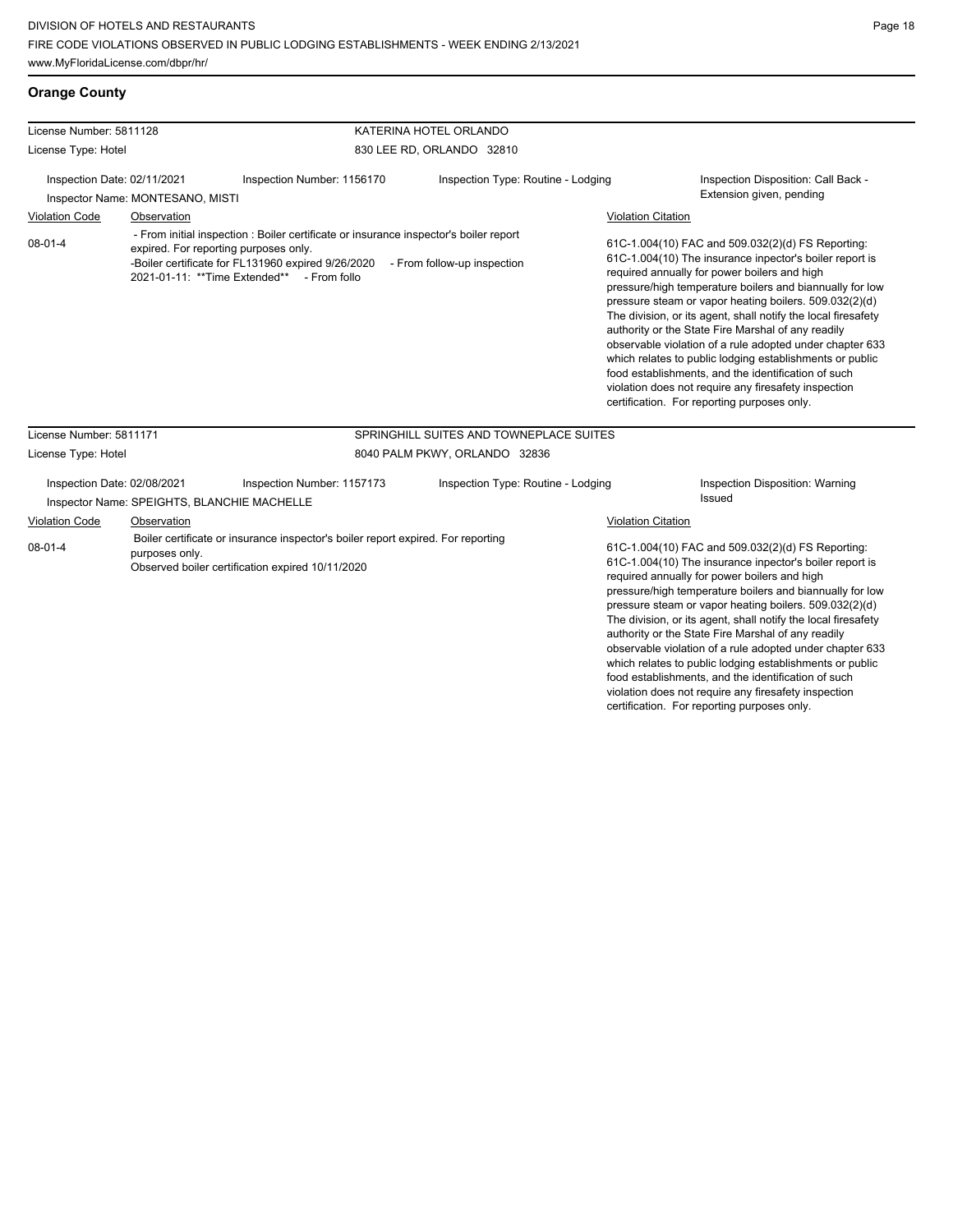**Osceola County**

| License Number: 5912071                                                                     |             |                                                                                  | MARGARITAVILLE RESORT ORLANDO      |                           |                                                                                                                                                                                                                                                                                                                                                                                                                                                                                                                                                                                                                                                                                                 |
|---------------------------------------------------------------------------------------------|-------------|----------------------------------------------------------------------------------|------------------------------------|---------------------------|-------------------------------------------------------------------------------------------------------------------------------------------------------------------------------------------------------------------------------------------------------------------------------------------------------------------------------------------------------------------------------------------------------------------------------------------------------------------------------------------------------------------------------------------------------------------------------------------------------------------------------------------------------------------------------------------------|
| License Type: Hotel                                                                         |             |                                                                                  | 8000 FINS UP CIR, KISSIMMEE 34747  |                           |                                                                                                                                                                                                                                                                                                                                                                                                                                                                                                                                                                                                                                                                                                 |
| Inspection Date: 02/08/2021                                                                 |             | Inspection Number: 1158065                                                       | Inspection Type: Routine - Lodging |                           | Inspection Disposition: Inspection<br>Completed - No Further Action                                                                                                                                                                                                                                                                                                                                                                                                                                                                                                                                                                                                                             |
|                                                                                             | Observation |                                                                                  |                                    | <b>Violation Citation</b> |                                                                                                                                                                                                                                                                                                                                                                                                                                                                                                                                                                                                                                                                                                 |
| Inspector Name: BELTRAN, SANDRA<br><b>Violation Code</b><br>$08 - 01 - 4$<br>purposes only. |             | Boiler certificate or insurance inspector's boiler report expired. For reporting |                                    |                           | 61C-1.004(10) FAC and 509.032(2)(d) FS Reporting:<br>61C-1.004(10) The insurance inpector's boiler report is<br>required annually for power boilers and high<br>pressure/high temperature boilers and biannually for low<br>pressure steam or vapor heating boilers. 509.032(2)(d)<br>The division, or its agent, shall notify the local firesafety<br>authority or the State Fire Marshal of any readily<br>observable violation of a rule adopted under chapter 633<br>which relates to public lodging establishments or public<br>food establishments, and the identification of such<br>violation does not require any firesafety inspection<br>certification. For reporting purposes only. |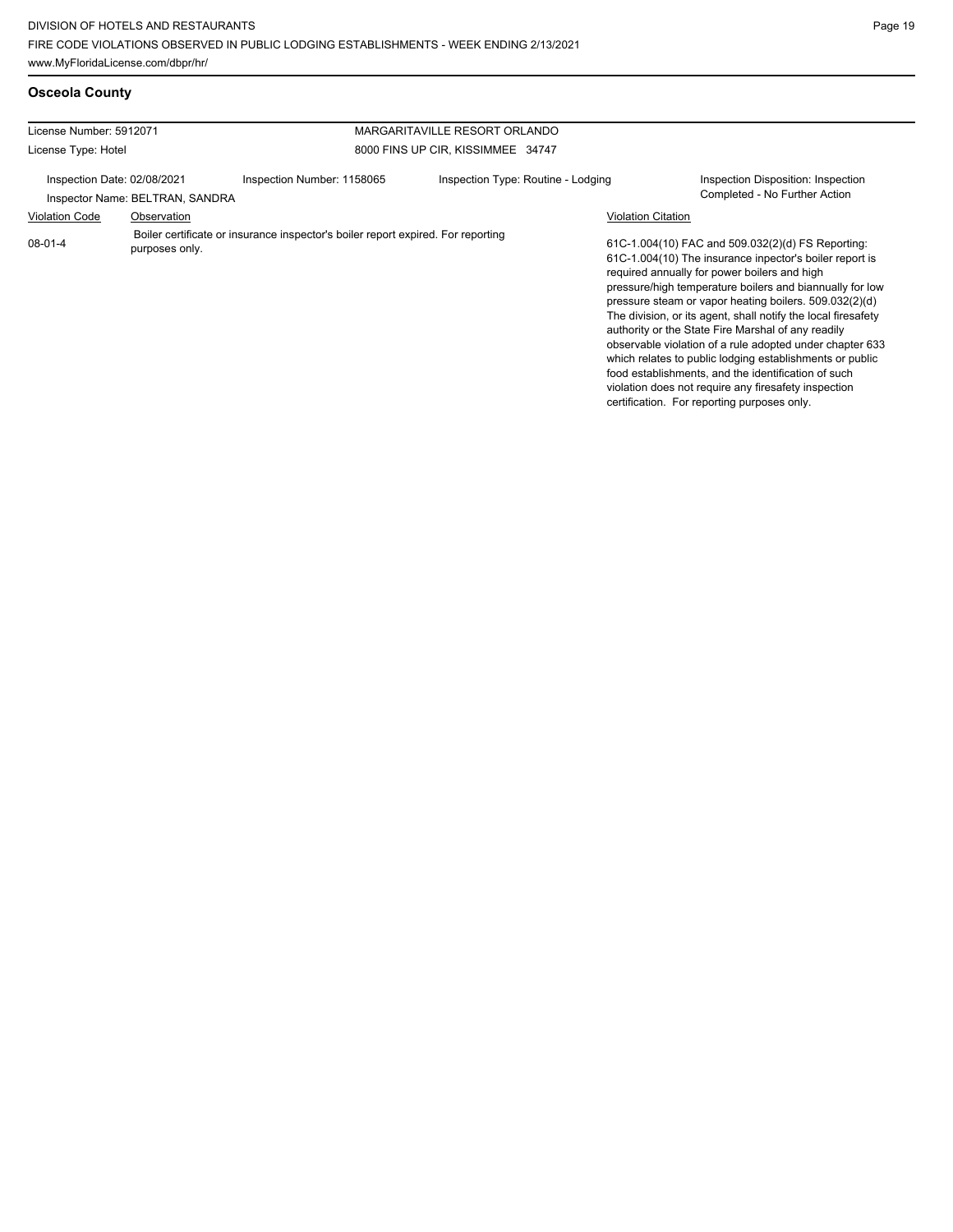# **Palm Beach County**

| License Number: 6011863                                                                                                                                          |                                |                                               | SANCTUARY COVE APARTMENT           |                                                                                                                                                                                                                                                                                                                                                                                                                            |                                                                     |
|------------------------------------------------------------------------------------------------------------------------------------------------------------------|--------------------------------|-----------------------------------------------|------------------------------------|----------------------------------------------------------------------------------------------------------------------------------------------------------------------------------------------------------------------------------------------------------------------------------------------------------------------------------------------------------------------------------------------------------------------------|---------------------------------------------------------------------|
| License Type: Apartment                                                                                                                                          |                                | 700 SANCTUARY COVE DR, NORTH PALM BEACH 33410 |                                    |                                                                                                                                                                                                                                                                                                                                                                                                                            |                                                                     |
| Inspection Date: 02/08/2021                                                                                                                                      | Inspector Name: GOLDMAN, BARRY | Inspection Number: 1498346                    | Inspection Type: Routine - Lodging |                                                                                                                                                                                                                                                                                                                                                                                                                            | Inspection Disposition: Inspection<br>Completed - No Further Action |
| <b>Violation Code</b>                                                                                                                                            | Observation                    |                                               |                                    | <b>Violation Citation</b>                                                                                                                                                                                                                                                                                                                                                                                                  |                                                                     |
| Propane (LP gas) tank having a water capacity greater than 2.7 lbs. stored under<br>$02 - 08 - 4$<br>a stairwell. For reporting purposes only. Building 741-752. |                                |                                               |                                    | 509.032(2)(d) FS Reporting: (d) The division, or its<br>agent, shall notify the local firesafety authority or the<br>State Fire Marshal of any readily observable violation of<br>a rule adopted under chapter 633 which relates to public<br>lodging establishments or public food establishments,<br>and the identification of such violation does not require<br>any firesafety inspection certification. For reporting |                                                                     |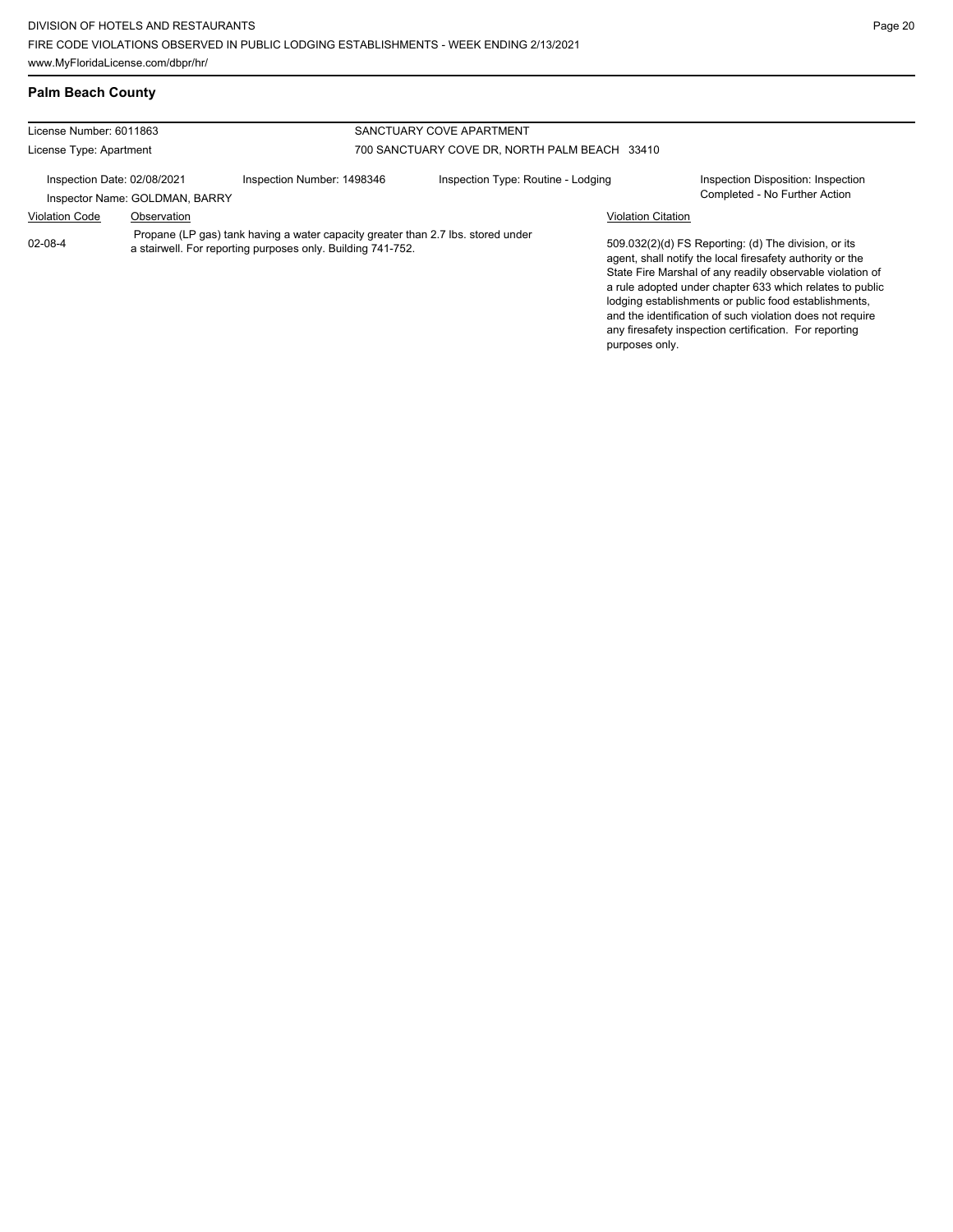| <b>Pinellas County</b>                                                                          |                                                                            |                                                                                                                                                                                                                      |                                                                                                                                                                                |                                                                                                                                                                                                                                                                                                                                                                                                                                              |                                                                                                                                                                                                                                                                                                                                                                                                                                              |  |
|-------------------------------------------------------------------------------------------------|----------------------------------------------------------------------------|----------------------------------------------------------------------------------------------------------------------------------------------------------------------------------------------------------------------|--------------------------------------------------------------------------------------------------------------------------------------------------------------------------------|----------------------------------------------------------------------------------------------------------------------------------------------------------------------------------------------------------------------------------------------------------------------------------------------------------------------------------------------------------------------------------------------------------------------------------------------|----------------------------------------------------------------------------------------------------------------------------------------------------------------------------------------------------------------------------------------------------------------------------------------------------------------------------------------------------------------------------------------------------------------------------------------------|--|
| License Number: 6200679                                                                         |                                                                            |                                                                                                                                                                                                                      | FRITZ'S APARTMENTS II                                                                                                                                                          |                                                                                                                                                                                                                                                                                                                                                                                                                                              |                                                                                                                                                                                                                                                                                                                                                                                                                                              |  |
| License Type: Apartment                                                                         |                                                                            |                                                                                                                                                                                                                      | 1482 GROVE ST, CLEARWATER 33755                                                                                                                                                |                                                                                                                                                                                                                                                                                                                                                                                                                                              |                                                                                                                                                                                                                                                                                                                                                                                                                                              |  |
| Inspection Date: 02/08/2021                                                                     | Inspector Name: BENEDICT, TRACY                                            | Inspection Number: 1503029                                                                                                                                                                                           | Inspection Type: Routine - Lodging                                                                                                                                             |                                                                                                                                                                                                                                                                                                                                                                                                                                              | Inspection Disposition: Inspection<br>Completed - No Further Action                                                                                                                                                                                                                                                                                                                                                                          |  |
| <b>Violation Code</b>                                                                           | <b>Observation</b>                                                         |                                                                                                                                                                                                                      |                                                                                                                                                                                | <b>Violation Citation</b>                                                                                                                                                                                                                                                                                                                                                                                                                    |                                                                                                                                                                                                                                                                                                                                                                                                                                              |  |
| $01 - 02 - 4$                                                                                   |                                                                            | Portable fire extinguisher pressure gauge indicates the extinguisher is in need of<br>recharge. For reporting purposes only.<br>Fire extinguisher next to laundry room door **Repeat Violation**                     |                                                                                                                                                                                | 509.032(2)(d) FS Reporting: (d) The division, or its<br>agent, shall notify the local firesafety authority or the<br>State Fire Marshal of any readily observable violation of<br>a rule adopted under chapter 633 which relates to public<br>lodging establishments or public food establishments,<br>and the identification of such violation does not require<br>any firesafety inspection certification. For reporting<br>purposes only. |                                                                                                                                                                                                                                                                                                                                                                                                                                              |  |
| License Number: 6203847                                                                         |                                                                            |                                                                                                                                                                                                                      | PRINCE OF WALES APTS                                                                                                                                                           |                                                                                                                                                                                                                                                                                                                                                                                                                                              |                                                                                                                                                                                                                                                                                                                                                                                                                                              |  |
| License Type: Apartment                                                                         |                                                                            |                                                                                                                                                                                                                      | 2080 KINGS HWY/ 1390 ARBELIS ST, CLEARWATER 33755                                                                                                                              |                                                                                                                                                                                                                                                                                                                                                                                                                                              |                                                                                                                                                                                                                                                                                                                                                                                                                                              |  |
| Inspection Date: 02/08/2021                                                                     | Inspector Name: BENEDICT, TRACY                                            | Inspection Number: 1498226                                                                                                                                                                                           | Inspection Type: Routine - Lodging                                                                                                                                             |                                                                                                                                                                                                                                                                                                                                                                                                                                              | Inspection Disposition: Inspection<br>Completed - No Further Action                                                                                                                                                                                                                                                                                                                                                                          |  |
| <b>Violation Code</b>                                                                           | Observation                                                                |                                                                                                                                                                                                                      |                                                                                                                                                                                | <b>Violation Citation</b>                                                                                                                                                                                                                                                                                                                                                                                                                    |                                                                                                                                                                                                                                                                                                                                                                                                                                              |  |
| $01 - 06 - 4$                                                                                   | extinguisher. For reporting purposes only.                                 | Portable fire extinguisher locked in a box with no means of access to the fire<br>No tool to break glass next to unit 9, no tool to break glass on building 1390 in<br>stairway on second floor **Repeat Violation** |                                                                                                                                                                                |                                                                                                                                                                                                                                                                                                                                                                                                                                              | 509.032(2)(d) FS Reporting: (d) The division, or its<br>agent, shall notify the local firesafety authority or the<br>State Fire Marshal of any readily observable violation of<br>a rule adopted under chapter 633 which relates to public<br>lodging establishments or public food establishments,<br>and the identification of such violation does not require<br>any firesafety inspection certification. For reporting<br>purposes only. |  |
| License Number: 6204428                                                                         |                                                                            | <b>MA APARTMENTS</b>                                                                                                                                                                                                 |                                                                                                                                                                                |                                                                                                                                                                                                                                                                                                                                                                                                                                              |                                                                                                                                                                                                                                                                                                                                                                                                                                              |  |
| License Type: Apartment                                                                         |                                                                            |                                                                                                                                                                                                                      | 1409 N BETTY LN, CLEARWATER 33755                                                                                                                                              |                                                                                                                                                                                                                                                                                                                                                                                                                                              |                                                                                                                                                                                                                                                                                                                                                                                                                                              |  |
| Inspection Date: 02/08/2021                                                                     | Inspector Name: BENEDICT, TRACY                                            | Inspection Number: 1502221                                                                                                                                                                                           | Inspection Type: Routine - Lodging                                                                                                                                             |                                                                                                                                                                                                                                                                                                                                                                                                                                              | Inspection Disposition: Inspection<br>Completed - No Further Action                                                                                                                                                                                                                                                                                                                                                                          |  |
| <b>Violation Code</b>                                                                           | Observation                                                                |                                                                                                                                                                                                                      |                                                                                                                                                                                |                                                                                                                                                                                                                                                                                                                                                                                                                                              | <b>Violation Citation</b>                                                                                                                                                                                                                                                                                                                                                                                                                    |  |
| $01 - 02 - 4$                                                                                   | recharge. For reporting purposes only.<br>Fire extinguisher next to unit 3 | Portable fire extinguisher pressure gauge indicates the extinguisher is in need of                                                                                                                                   |                                                                                                                                                                                | 509.032(2)(d) FS Reporting: (d) The division, or its<br>agent, shall notify the local firesafety authority or the<br>State Fire Marshal of any readily observable violation of<br>a rule adopted under chapter 633 which relates to public<br>lodging establishments or public food establishments,<br>and the identification of such violation does not require<br>any firesafety inspection certification. For reporting<br>purposes only. |                                                                                                                                                                                                                                                                                                                                                                                                                                              |  |
| License Number: 6215802                                                                         |                                                                            |                                                                                                                                                                                                                      | WOODSPRING SUITES CLEARWATER                                                                                                                                                   |                                                                                                                                                                                                                                                                                                                                                                                                                                              |                                                                                                                                                                                                                                                                                                                                                                                                                                              |  |
| License Type: Hotel                                                                             |                                                                            |                                                                                                                                                                                                                      | 15672 US HIGHWAY 19 N, CLEARWATER 33764                                                                                                                                        |                                                                                                                                                                                                                                                                                                                                                                                                                                              |                                                                                                                                                                                                                                                                                                                                                                                                                                              |  |
| Inspection Date: 02/12/2021                                                                     | Inspector Name: DAY-WALKER, LISA                                           | Inspection Number: 1158549                                                                                                                                                                                           | Inspection Type: Complaint Full                                                                                                                                                |                                                                                                                                                                                                                                                                                                                                                                                                                                              | Inspection Disposition: Call Back -<br>Admin. complaint recommended                                                                                                                                                                                                                                                                                                                                                                          |  |
| <b>Violation Code</b>                                                                           | Observation                                                                |                                                                                                                                                                                                                      |                                                                                                                                                                                | <b>Violation Citation</b>                                                                                                                                                                                                                                                                                                                                                                                                                    |                                                                                                                                                                                                                                                                                                                                                                                                                                              |  |
| $04 - 01 - 4$<br>- From follow-up inspection 2021-02-12: Yellow trouble lights illuminated in f |                                                                            |                                                                                                                                                                                                                      | - From initial inspection : Trouble/alarm light illuminated on the fire alarm control<br>panel. For reporting purposes only. Fire panel has yellow trouble lights illuminated. |                                                                                                                                                                                                                                                                                                                                                                                                                                              | 509.032(2)(d) FS Reporting: The division, or its agent,<br>shall notify the local firesafety authority or the State Fire<br>Marshal of any readily observable violation of a rule<br>adopted under chapter 633 which relates to public<br>lodging establishments or public food establishments,<br>and the identification of such violation does not require                                                                                 |  |

any firesafety inspection certification. For reporting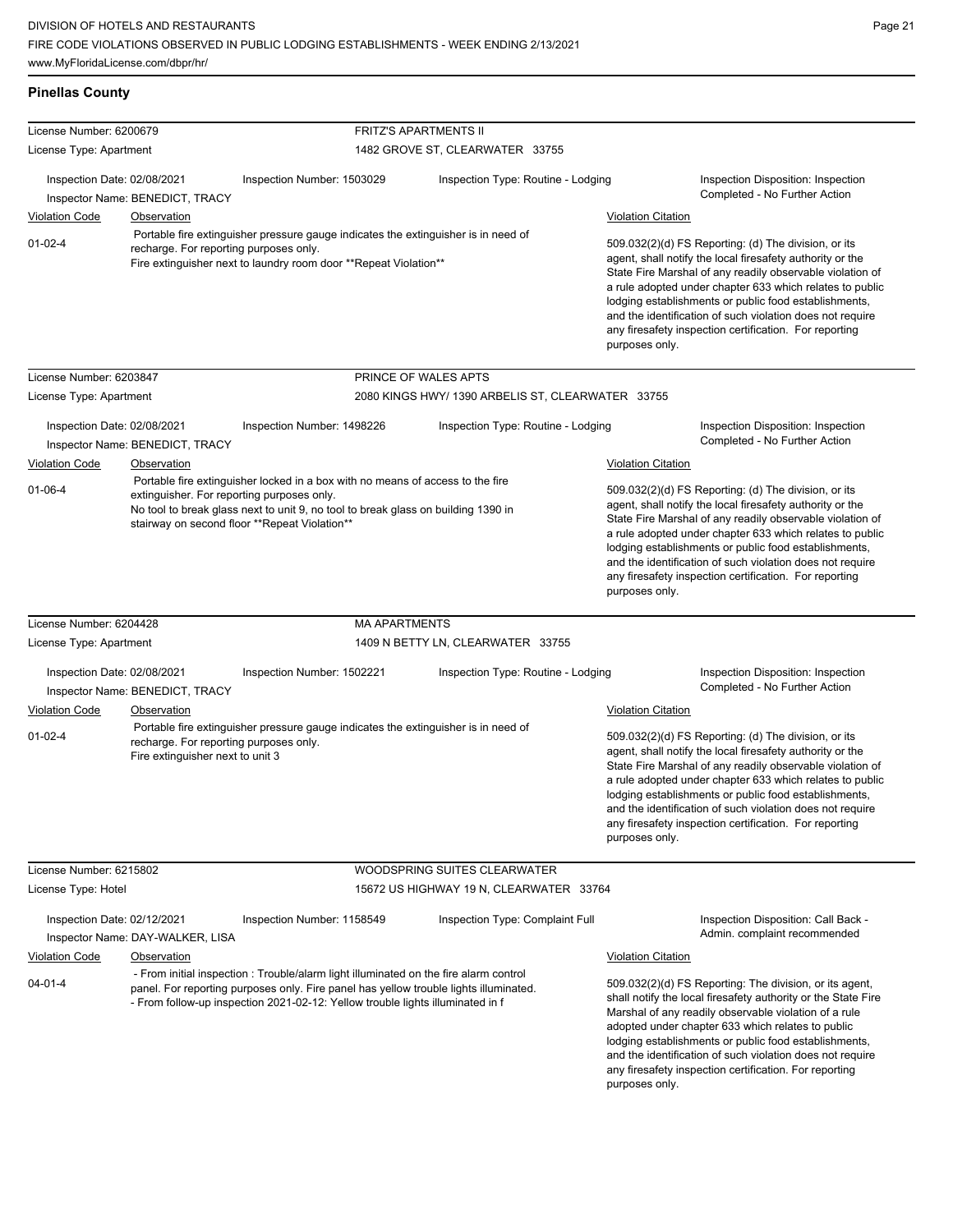**Pinellas County**

| License Number: 6215808                                                                                                    |                                                                                                                                                                                                                        |                                                                                                                                        | WYNDHAM GRAND CLEARWATER BEACH RESORT                                                                                                                                                                                                                                                                                                                                                                                      |                                                                                                                                                                                                                                                                                                                                                                                                                                                                                                                                                                                                                                                                                                                              |  |  |
|----------------------------------------------------------------------------------------------------------------------------|------------------------------------------------------------------------------------------------------------------------------------------------------------------------------------------------------------------------|----------------------------------------------------------------------------------------------------------------------------------------|----------------------------------------------------------------------------------------------------------------------------------------------------------------------------------------------------------------------------------------------------------------------------------------------------------------------------------------------------------------------------------------------------------------------------|------------------------------------------------------------------------------------------------------------------------------------------------------------------------------------------------------------------------------------------------------------------------------------------------------------------------------------------------------------------------------------------------------------------------------------------------------------------------------------------------------------------------------------------------------------------------------------------------------------------------------------------------------------------------------------------------------------------------------|--|--|
| License Type: Hotel                                                                                                        |                                                                                                                                                                                                                        | 100 CORONADO DR, CLEARWATER 33767                                                                                                      |                                                                                                                                                                                                                                                                                                                                                                                                                            |                                                                                                                                                                                                                                                                                                                                                                                                                                                                                                                                                                                                                                                                                                                              |  |  |
| Inspection Date: 02/12/2021                                                                                                | Inspector Name: LANTIGUA, ROBERTO                                                                                                                                                                                      | Inspection Number: 1158630                                                                                                             | Inspection Type: Complaint Full                                                                                                                                                                                                                                                                                                                                                                                            | Inspection Disposition: Inspection<br>Completed - No Further Action                                                                                                                                                                                                                                                                                                                                                                                                                                                                                                                                                                                                                                                          |  |  |
|                                                                                                                            |                                                                                                                                                                                                                        |                                                                                                                                        |                                                                                                                                                                                                                                                                                                                                                                                                                            |                                                                                                                                                                                                                                                                                                                                                                                                                                                                                                                                                                                                                                                                                                                              |  |  |
| <b>Violation Code</b><br><b>Observation</b><br>$08 - 01 - 4$<br>purposes only.<br>124574, 124575, 124576, expired 12/04/20 |                                                                                                                                                                                                                        | Boiler certificate or insurance inspector's boiler report expired. For reporting                                                       |                                                                                                                                                                                                                                                                                                                                                                                                                            | <b>Violation Citation</b><br>61C-1.004(10) FAC and 509.032(2)(d) FS Reporting:<br>61C-1.004(10) The insurance inpector's boiler report is<br>required annually for power boilers and high<br>pressure/high temperature boilers and biannually for low<br>pressure steam or vapor heating boilers. 509.032(2)(d)<br>The division, or its agent, shall notify the local firesafety<br>authority or the State Fire Marshal of any readily<br>observable violation of a rule adopted under chapter 633<br>which relates to public lodging establishments or public<br>food establishments, and the identification of such<br>violation does not require any firesafety inspection<br>certification. For reporting purposes only. |  |  |
| License Number: 6216004                                                                                                    |                                                                                                                                                                                                                        | <b>FIVE APARTMENTS</b>                                                                                                                 |                                                                                                                                                                                                                                                                                                                                                                                                                            |                                                                                                                                                                                                                                                                                                                                                                                                                                                                                                                                                                                                                                                                                                                              |  |  |
| License Type: Apartment                                                                                                    |                                                                                                                                                                                                                        |                                                                                                                                        | 413 WOODROW AVE, LARGO 33770                                                                                                                                                                                                                                                                                                                                                                                               |                                                                                                                                                                                                                                                                                                                                                                                                                                                                                                                                                                                                                                                                                                                              |  |  |
| Inspection Date: 02/12/2021<br><b>Violation Code</b>                                                                       | Inspector Name: LANTIGUA, ROBERTO<br>Observation                                                                                                                                                                       | Inspection Number: 1498995                                                                                                             | Inspection Type: Routine - Lodging                                                                                                                                                                                                                                                                                                                                                                                         | Inspection Disposition: Inspection<br>Completed - No Further Action<br><b>Violation Citation</b>                                                                                                                                                                                                                                                                                                                                                                                                                                                                                                                                                                                                                             |  |  |
| $01 - 02 - 4$                                                                                                              |                                                                                                                                                                                                                        | Portable fire extinguisher pressure gauge indicates the extinguisher is in need of<br>recharge. For reporting purposes only. By unit 3 |                                                                                                                                                                                                                                                                                                                                                                                                                            | 509.032(2)(d) FS Reporting: (d) The division, or its<br>agent, shall notify the local firesafety authority or the<br>State Fire Marshal of any readily observable violation of<br>a rule adopted under chapter 633 which relates to public<br>lodging establishments or public food establishments,<br>and the identification of such violation does not require<br>any firesafety inspection certification. For reporting<br>purposes only.                                                                                                                                                                                                                                                                                 |  |  |
| License Number: 6216123                                                                                                    |                                                                                                                                                                                                                        |                                                                                                                                        | 707 ROSERY RD NW TACK LLC                                                                                                                                                                                                                                                                                                                                                                                                  |                                                                                                                                                                                                                                                                                                                                                                                                                                                                                                                                                                                                                                                                                                                              |  |  |
| License Type: Apartment                                                                                                    |                                                                                                                                                                                                                        |                                                                                                                                        | 707 ROSARY RD NW, LARGO 33770                                                                                                                                                                                                                                                                                                                                                                                              |                                                                                                                                                                                                                                                                                                                                                                                                                                                                                                                                                                                                                                                                                                                              |  |  |
| Inspection Date: 02/09/2021                                                                                                | Inspector Name: LANTIGUA, ROBERTO                                                                                                                                                                                      | Inspection Number: 1502237                                                                                                             | Inspection Type: Routine - Lodging                                                                                                                                                                                                                                                                                                                                                                                         | Inspection Disposition: Inspection<br>Completed - No Further Action                                                                                                                                                                                                                                                                                                                                                                                                                                                                                                                                                                                                                                                          |  |  |
| <b>Violation Code</b>                                                                                                      | <u>Observation</u>                                                                                                                                                                                                     |                                                                                                                                        |                                                                                                                                                                                                                                                                                                                                                                                                                            | <b>Violation Citation</b>                                                                                                                                                                                                                                                                                                                                                                                                                                                                                                                                                                                                                                                                                                    |  |  |
| $07 - 04 - 4$                                                                                                              | only.                                                                                                                                                                                                                  | Cable box damaged to indicate a malfunction by unit 6. For reporting purposes                                                          |                                                                                                                                                                                                                                                                                                                                                                                                                            | 509.032(2)(d) FS Reporting: (d) The division, or its<br>agent, shall notify the local firesafety authority or the<br>State Fire Marshal of any readily observable violation of<br>a rule adopted under chapter 633 which relates to public<br>lodging establishments or public food establishments,<br>and the identification of such violation does not require<br>any firesafety inspection certification. For reporting<br>purposes only.                                                                                                                                                                                                                                                                                 |  |  |
| License Number: 6215774                                                                                                    |                                                                                                                                                                                                                        | THE TARPON INN                                                                                                                         |                                                                                                                                                                                                                                                                                                                                                                                                                            |                                                                                                                                                                                                                                                                                                                                                                                                                                                                                                                                                                                                                                                                                                                              |  |  |
| License Type: Motel                                                                                                        |                                                                                                                                                                                                                        |                                                                                                                                        | 110 W TARPON AVE, TARPON SPRINGS 34689                                                                                                                                                                                                                                                                                                                                                                                     |                                                                                                                                                                                                                                                                                                                                                                                                                                                                                                                                                                                                                                                                                                                              |  |  |
| Inspection Date: 02/09/2021<br>Inspector Name: HIRST, DAN                                                                  |                                                                                                                                                                                                                        | Inspection Number: 1214838                                                                                                             | Inspection Type: Routine - Lodging                                                                                                                                                                                                                                                                                                                                                                                         | Inspection Disposition: Warning<br>Issued                                                                                                                                                                                                                                                                                                                                                                                                                                                                                                                                                                                                                                                                                    |  |  |
| <b>Violation Code</b>                                                                                                      | Observation                                                                                                                                                                                                            | <b>Violation Citation</b>                                                                                                              |                                                                                                                                                                                                                                                                                                                                                                                                                            |                                                                                                                                                                                                                                                                                                                                                                                                                                                                                                                                                                                                                                                                                                                              |  |  |
| $01 - 02 - 4$                                                                                                              | Portable fire extinguisher pressure gauge indicates the extinguisher is in need of<br>recharge. For reporting purposes only.<br>Fire extinguisher by room 221 of second building, on second floor in recharge<br>zone. |                                                                                                                                        | 509.032(2)(d) FS Reporting: (d) The division, or its<br>agent, shall notify the local firesafety authority or the<br>State Fire Marshal of any readily observable violation of<br>a rule adopted under chapter 633 which relates to public<br>lodging establishments or public food establishments,<br>and the identification of such violation does not require<br>any firesafety inspection certification. For reporting |                                                                                                                                                                                                                                                                                                                                                                                                                                                                                                                                                                                                                                                                                                                              |  |  |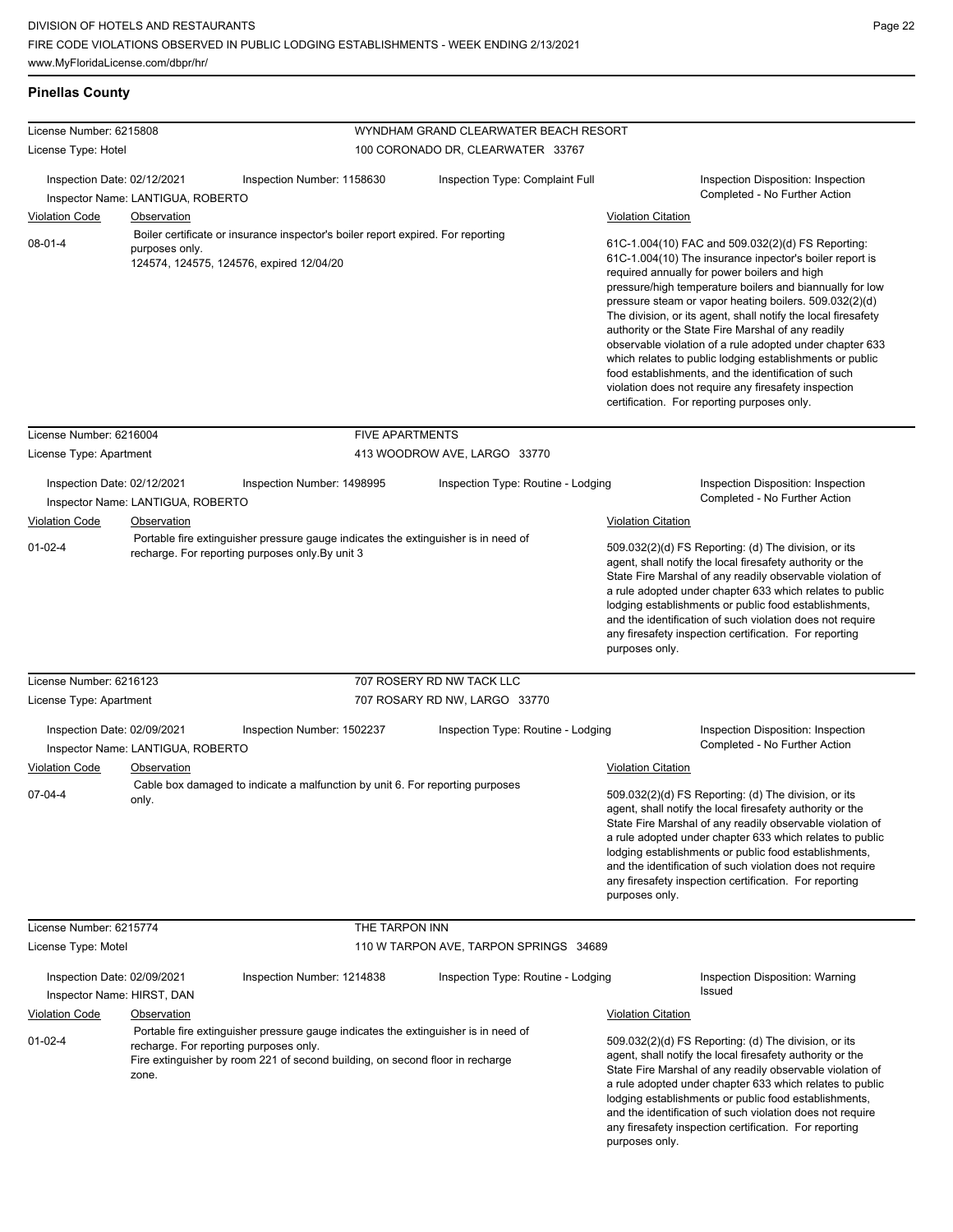certification. For reporting purposes only.

## **Polk County**

| License Number: 6303266     |                                                                                                                                              | IMPERIAL SWAN HOTEL & SUITES       |                                 |                                                                                                                                                                                                                                                                                                                                                                                                                                                                                                                                                                                                                                                  |  |
|-----------------------------|----------------------------------------------------------------------------------------------------------------------------------------------|------------------------------------|---------------------------------|--------------------------------------------------------------------------------------------------------------------------------------------------------------------------------------------------------------------------------------------------------------------------------------------------------------------------------------------------------------------------------------------------------------------------------------------------------------------------------------------------------------------------------------------------------------------------------------------------------------------------------------------------|--|
| License Type: Hotel         |                                                                                                                                              | 4141 S FLORIDA AVE, LAKELAND 33813 |                                 |                                                                                                                                                                                                                                                                                                                                                                                                                                                                                                                                                                                                                                                  |  |
| Inspection Date: 02/10/2021 | Inspector Name: BEAULIEU, STEPHANIE                                                                                                          | Inspection Number: 1158617         | Inspection Type: Complaint Full | <b>Inspection Disposition: Administrative</b><br>complaint recommended                                                                                                                                                                                                                                                                                                                                                                                                                                                                                                                                                                           |  |
| <b>Violation Code</b>       | Observation                                                                                                                                  |                                    |                                 | <b>Violation Citation</b>                                                                                                                                                                                                                                                                                                                                                                                                                                                                                                                                                                                                                        |  |
| $08-01-4$                   | Boiler certificate or insurance inspector's boiler report expired. For reporting<br>purposes only.<br>Expired 5-14-2020 **Repeat Violation** |                                    |                                 | 61C-1.004(10) FAC and 509.032(2)(d) FS Reporting:<br>61C-1.004(10) The insurance inpector's boiler report is<br>required annually for power boilers and high<br>pressure/high temperature boilers and biannually for low<br>pressure steam or vapor heating boilers. 509.032(2)(d)<br>The division, or its agent, shall notify the local firesafety<br>authority or the State Fire Marshal of any readily<br>observable violation of a rule adopted under chapter 633<br>which relates to public lodging establishments or public<br>food establishments, and the identification of such<br>violation does not require any firesafety inspection |  |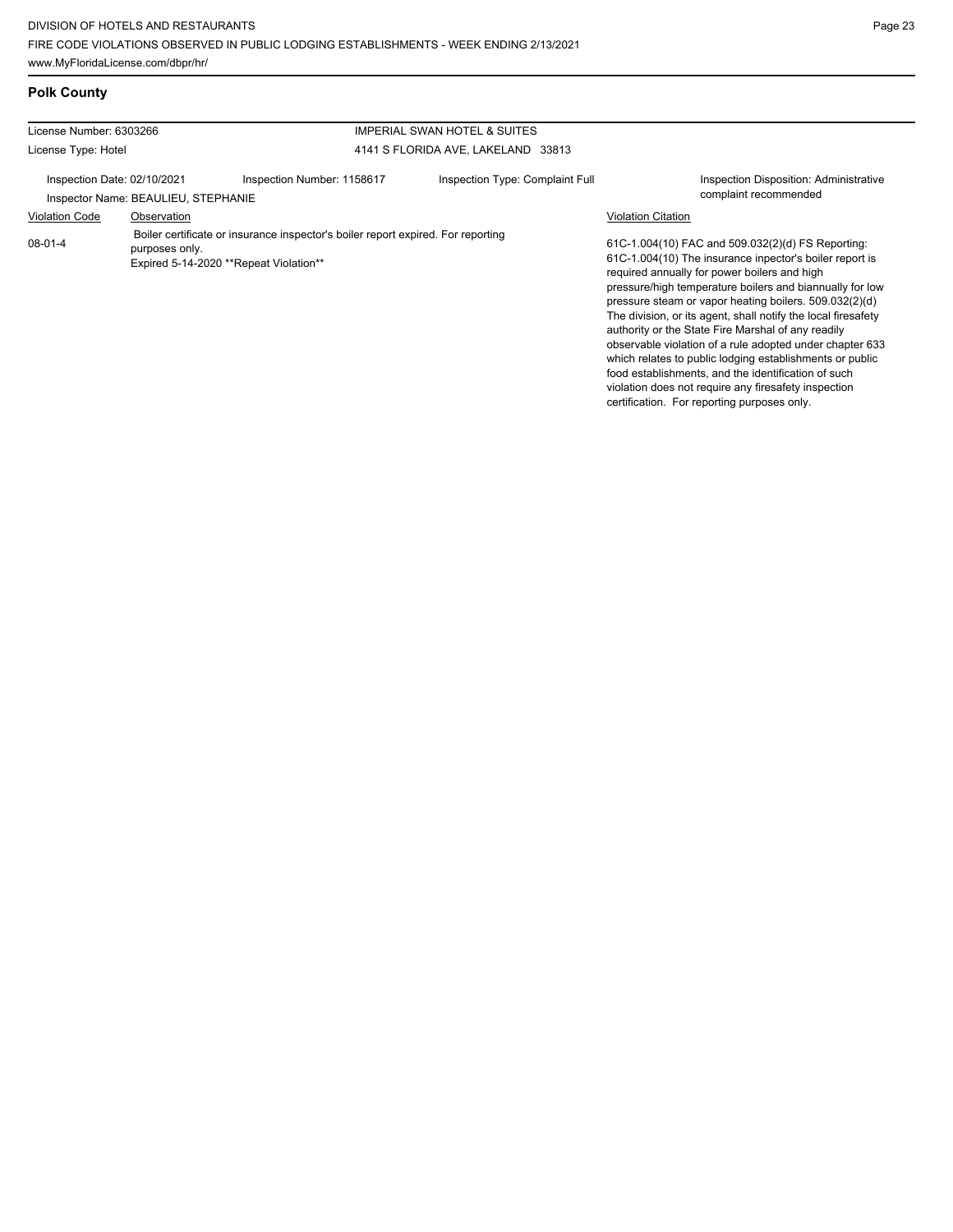**Seminole County**

| License Number: 6902155                                     |                                                                                                                                                                                        |                                    | THE PARK AT RAVELLO                |                           |                                                                                                                                                                                                                                                                                                                                                                                                                        |
|-------------------------------------------------------------|----------------------------------------------------------------------------------------------------------------------------------------------------------------------------------------|------------------------------------|------------------------------------|---------------------------|------------------------------------------------------------------------------------------------------------------------------------------------------------------------------------------------------------------------------------------------------------------------------------------------------------------------------------------------------------------------------------------------------------------------|
| License Type: Apartment                                     |                                                                                                                                                                                        | 401 W SEMINOLE BLVD, SANFORD 32771 |                                    |                           |                                                                                                                                                                                                                                                                                                                                                                                                                        |
| Inspection Date: 02/12/2021<br>Inspector Name: ANGEL, TERRY |                                                                                                                                                                                        | Inspection Number: 1501227         | Inspection Type: Routine - Lodging |                           | Inspection Disposition: Warning<br>Issued                                                                                                                                                                                                                                                                                                                                                                              |
| <b>Violation Code</b>                                       | Observation                                                                                                                                                                            |                                    |                                    | <b>Violation Citation</b> |                                                                                                                                                                                                                                                                                                                                                                                                                        |
| $04 - 01 - 4$                                               | Trouble/alarm light illuminated on the fire alarm control panel. For reporting<br>purposes only. Building I. Notified Dan Taylor, Sanford Fire Inspector.<br>407-562-2788. Voice Mail. |                                    |                                    | purposes only.            | 509.032(2)(d) FS Reporting: The division, or its agent,<br>shall notify the local firesafety authority or the State Fire<br>Marshal of any readily observable violation of a rule<br>adopted under chapter 633 which relates to public<br>lodging establishments or public food establishments,<br>and the identification of such violation does not require<br>any firesafety inspection certification. For reporting |